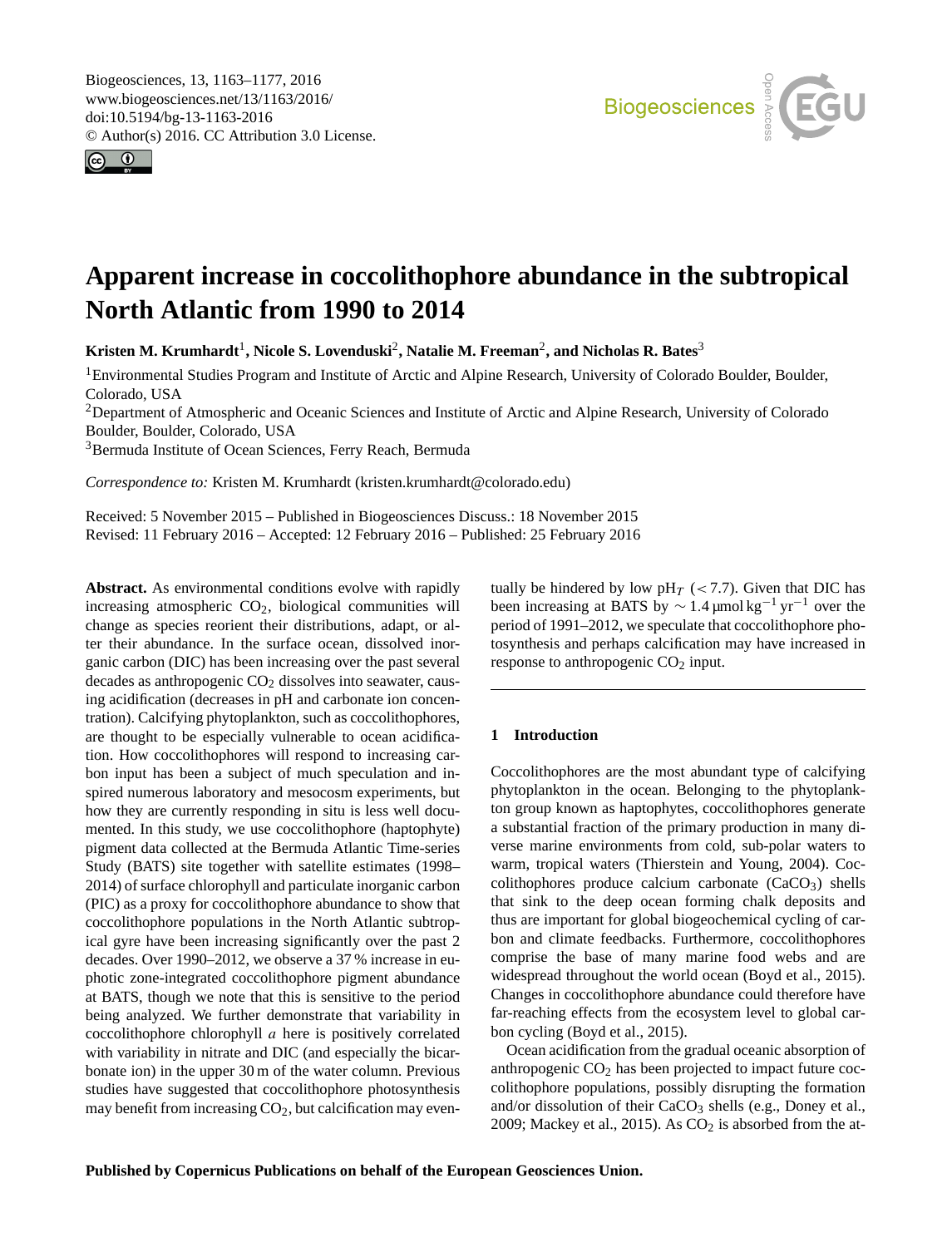mosphere, it reacts with water releasing hydrogen ions  $(H<sup>+</sup>)$ and increasing dissolved inorganic carbon (DIC). Excess  $H^+$ ions and more DIC in the water column lead to a decrease in the carbonate ion  $(CO_3^{2-})$  concentration in the ocean (for an overview of CO2-carbonate chemistry see Bates et al., 2014). Lower  $CO_3^{2-}$  concentrations decrease the saturation state of  $CaCO<sub>3</sub>$  and could result in lower calcification rates in coccolithophores. Recently, Bach (2015) proposed that a substrate-inhibitor ratio may be a better indicator of potential biocalcification rates. Bicarbonate ions  $(HCO_3^-)$  are the substrate for calcification in most calcifying organisms, but high concentrations of  $H^+$  ions can limit calcification. Therefore, a decreasing  $[HCO_3^-]/[H^+]$  ratio may eventually hinder calcification, rather than low  $CO_3^{2-}$  concentrations. Even so, other factors (e.g., nutrient and light limitation) could exert a stronger control on calcification than carbonate chemistry (Bach et al., 2015). A  $CO_3^{2-}$  saturation state of less than 1 would still, however, cause the dissolution of  $CaCO<sub>3</sub>$  shells. Speculation of how coccolithophores will respond to increasing DIC and acidification (i.e., the balance between  $CaCO<sub>3</sub>$  production vs. dissolution) has been the subject of many laboratory and mesocosm studies (e.g., Iglesias-Rodriguez et al., 2008; Schlüter et al., 2014; Riebesell et al., 2007). These, however, have yielded mixed results, highlighting the complexity of biological responses to these changing oceanic conditions.

Numerous laboratory studies indicate that acidification of oceanic waters leads to a decrease in calcification rates for coccolithophores (Riebesell et al., 2000; Sciandra et al., 2003; Delille et al., 2005). However, some recent studies show that coccolithophores increase calcification in response to increasing  $CO<sub>2</sub>$  or restore calcification rates after an adaptation period under increasing  $CO<sub>2</sub>$  and warming (e.g., Iglesias-Rodriguez et al., 2008; Schlüter et al., 2014). Indeed, responses to elevated  $CO<sub>2</sub>$  by different species of coccolithophores vary in all directions, making the extrapolation of these laboratory results to natural populations challenging. How calcifying phytoplankton will react to continually increasing  $CO<sub>2</sub>$  may vary from region to region in the world's oceans, depending on phytoplankton assemblages (e.g., the dominant species or strain of coccolithophore), available nutrients, and temperature (Sett et al., 2014). Coccolithophore responses to ocean acidification may be species specific or even vary within species (different *morphotype* responses, see Beaufort et al., 2011).

Differences in physiological mechanisms could play an important role in determining relative phytoplankton abundances under increasing DIC and acidification. For instance, nutrient uptake rates vary between phytoplankton species depending on the affinity of the transport mechanism for its substrate (e.g., phosphate ion). Laboratory experiments on the widespread coccolithophore *Emiliania huxleyi* have shown this species to have an efficient phosphate uptake system with a low half-saturation constant for phosphate, making it a superior competitor in phosphate-limited oceanic regions (Riegman et al., 2000). These results have been supported by field data from the subtropical Pacific Ocean (Cortés et al., 2001) and through a combination of field data and modeling in the northeast Atlantic Ocean (Tyrrell and Taylor, 1996). For inorganic carbon uptake for photosynthesis, however, *E. huxleyi* displays a relatively high halfsaturation constant compared to other phytoplankton (Riebesell, 2004; Rost et al., 2003), indicating that coccolithophores may benefit from increasing atmospheric  $CO<sub>2</sub>$  absorbed into the ocean. However, there are few in situ or observational studies of coccolithophore responses to increasing anthropogenic carbon (e.g., Feng et al., 2009; Freeman and Lovenduski, 2015).

To test the hypothesis that coccolithophores may be responding positively to additional  $CO<sub>2</sub>$  inputs, we employed data from the Bermuda Atlantic Time-series Study (BATS), a long-running oceanic time series in the North Atlantic subtropical gyre (Sargasso Sea) located at approximately 31.7◦ N, 64.2◦ W (Fig. 1). At this site, twice-monthly and monthly hydrographic and biogeochemical measurements have been made since the late 1980s (Fig. 1; Lomas et al., 2010; Bates et al., 2014). The BATS environment is characterized by Ekman downwelling and convergence, which results in an oligotrophic setting (Sarmiento and Gruber, 2006). While this area displays strong summer stratification (mixedlayer depth ∼ 35 m), seasonal overturning results in a deep mixing of the water column during winter (mixed-layer depth ∼ 250 m; Steinberg et al., 2001; Lomas et al., 2013). Though oligotrophic oceanic gyres have relatively low productivity compared to other areas of the oceans, they cover vast areas and thus are important on a global scale (Sarmiento and Gruber, 2006). Furthermore, the strong summer stratification experienced in these regions could be indicative of future trends, as increased stratification of the water column is projected with global warming (Gruber, 2011; Giovannoni and Vergin, 2012; Cabré et al., 2015). Thus, understanding phytoplankton dynamics subject to these environmental conditions is essential for accurately forecasting future ocean biogeochemistry.

Pigment analyses have been used to study the distribution, relative abundance, and assemblages of natural phytoplankton populations. Using high performance liquid chromatography (HPLC) to identify the presence and concentration of signature pigments, researchers can obtain relative components of chlorophyll a (Chl a) from phytoplankton (Letelier et al., 1993; Wright and van den Enden, 2000; Van Lenning et al., 2004). Coccolithophores, a haptophyte algae, are identified using signature pigments for haptophytes (mainly 19'-hexanoyloxyfucoxanthin), of which coccolithophores are likely the main component (Dandonneau et al., 2006), particularly at BATS (see Sect. 2; Haidar and Thierstein, 2001; Steinberg et al., 2001; Lomas and Bates, 2004). While HPLC pigment analyses can provide a site-specific record of phyto-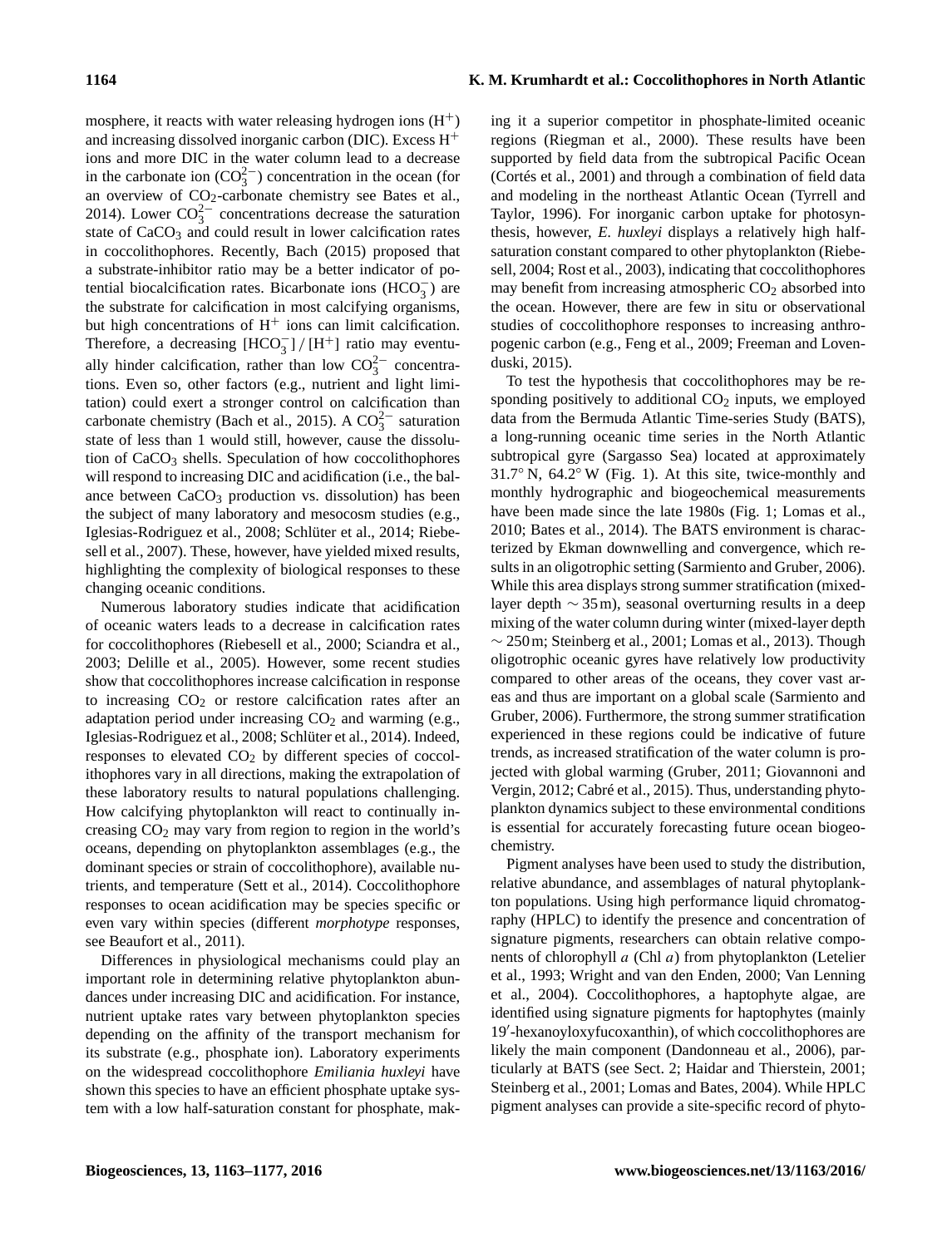

**Figure 1.** Horizontal **(a)** and vertical **(b)** distribution of pigment measurements taken at BATS (black dots) overlaid on a contour plot of HPLC-measured Chl ahapto at BATS. The red box in **(a)** shows the PIC grid cell containing the most BATS measurements (PIC data shown in Fig. 8), while the black box in **(b)** shows the upper 30 m of measurements used for PIC-Chl  $a_{\text{hanto}}$  correlations and correlations presented in Fig. 3.

plankton relative abundance, satellite-based records can provide information at larger spatial scales.

Ocean color remote sensing, through the Sea-viewing Wide Field-of-view Sensor (SeaWiFS; 1997–2010) and the Moderate Resolution Imaging Spectroradiometer (MODIS) Aqua (2002–present) platforms, has revolutionized our understanding of the ecological processes of the upper ocean on a variety of spatial and temporal scales. Satellite-estimated Chl a concentration has been used as a proxy for phytoplankton abundance and biomass since 1978. While most phytoplankton are not very effective light scatterers relative to their surroundings, coccolithophores produce  $CaCO<sub>3</sub>$  shells that are highly reflective. An understanding of coccolithophorespecific water-leaving radiances and the calcite-specific backscattering cross section allows for the concentration of coccolithophore particulate inorganic carbon (PIC) to be estimated via remote sensing (Gordon et al., 2001; Balch et al., 2005; Balch and Utgoff, 2008). Therefore, satellite estimates of PIC provide a qualitative proxy for coccolithophore abundance.

In this study, we combine pigment data from BATS along with PIC and Chl a measurements from the satellite record to assess recent trends in phytoplankton dynamics in the North Atlantic subtropical gyre, with a focus on coccolithophores. This data suggest that coccolithophore populations in the North Atlantic are increasing. Correlations indicate that they may be responding positively to increasing inorganic carbon from anthropogenic inputs in the upper mixed layer.

## **2 Methods**

#### **2.1 Data sources**

Pigment measurements were obtained from the website of BATS [\(http://bats.bios.edu\)](http://bats.bios.edu), resampled at regular monthly intervals using a linear interpolation between measurements, and converted to relative Chl a components from different phytoplankton groups as in Letelier et al. (1993). Briefly, each phytoplankton group is associated with signature pigments that have relatively constant ratios with total Chl a. Signature pigment concentrations from each phytoplankton group, obtained via HPLC analysis, were converted to Chl a concentration using these ratios. This method has been verified in the North Pacific (Letelier et al., 1993) and the North Atlantic subtropical gyres (Andersen et al., 1996). We focused on measurements from the upper water column (top 30 m), consistently within the mixed layer (Steinberg et al., 2001; Lomas et al., 2013), but also examined trends and variability integrated over the depth of the euphotic zone (∼ 140 m) to verify congruence with the top 30 m of the water column.

Haptophyte pigments specifically were calculated using 19'-hexanoyloxyfucoxanthin (19'-hex) pigments and 19'-butanoyloxyfucoxanthin (19'-but). Coccolithophores and other prymnesiophytes contain 19'-hex and negligible amounts of 19'-but, while some other phytoplankton (e.g., chrysophytes and *Phaeocystis*) contain significant amounts of both 19'-hex and 19'-but (Zapata et al., 2004; Letelier et al., 1993). Based on the relative concentrations of 19'-but to 19'-hex measured at BATS, we subtracted out the phytoplankton pigment contribution that contains both 19'-hex and 19'-but, as in Letelier et al. (1993), and multiply the remaining 19'-hex concentration by a 19'-hex to Chl  $a$  ratio found in calcifying haptophytes (Letelier et al., 1993). The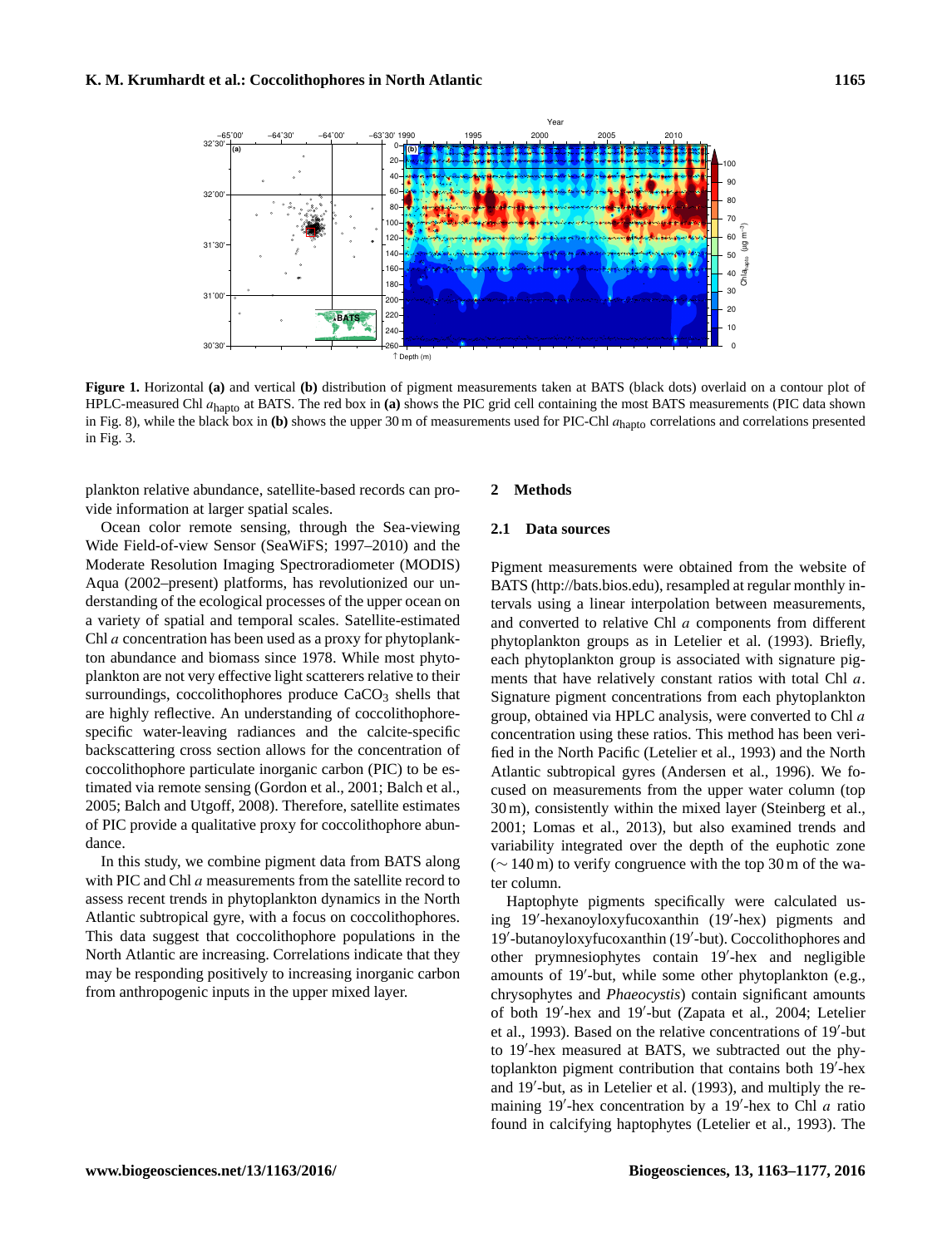result is the haptophyte chlorophyll *a* fraction, which in this study, we assume to be mainly from coccolithophores. Particularly at BATS, the dominant haptophyte group has been reported to be coccolithophores by, e.g., Lomas and Bates (2004) and Steinberg et al. (2001), but these references offer no direct evidence for this assumption. We did, however, find a significant correlation ( $p < 0.0000001$ ,  $r^2 = 0.69$ ) between coccolithophore cell counts published in Haidar and Thierstein (2001) and calculated Chl a from haptophytes at BATS (Fig. S1 in the Supplement). More generally, Dandonneau et al. (2006) reported that coccolithophores often dominate the haptophyte community in open-ocean environments, such as BATS.

In order to explore whether phytoplankton population dynamics are driven by carbonate chemistry parameters, we used the Mocsy Fortran 90 package (Orr and Epitalon, 2015) to solve the full carbonate chemistry system using available measurements at BATS (Bates et al., 2012). Using dissociation constants from Lueker et al. (2000), carbonate chemistry output from Mocsy agrees with other current carbonate system packages available (Orr et al., 2014). Input includes average concentrations of total alkalinity and DIC along with mean temperature and salinity in the top 30 m. Output includes  $pH_T$ ,  $CO_3^{2-}$  concentration, bicarbonate (HCO<sub>3</sub>) concentration, and aqueous  $CO_2$  + carbonic acid ( $CO_{2(aq)}$  +  $H_2CO_3 = H_2CO_3^*$ ).

We used satellite observations of level 3, monthly binned PIC and Chl a from the SeaWiFS (1997–2007; limited data availability after 2007) and MODIS Aqua (2003–2014) on a 9 km (5 min) grid obtained from the NASA Ocean Color distributed archive [\(http://oceancolor.gsfc.nasa.gov/\)](http://oceancolor.gsfc.nasa.gov/). We calculated the mean satellite-derived PIC concentration in the BATS region that contains  $> 95\%$  of pigment measurements (Fig. 1a).

#### **2.2 Statistical analyses**

#### **2.2.1 Correlations**

In order to identify correlations of phytoplankton pigment abundance across different species, with local environmental variables, and with satellite products, we performed correlation analysis on linearly detrended and deseasonalized (1-year boxcar smoothing) anomalies. Correlations between the main Chl a phytoplankton fractions present at BATS (*Prochlorococcus*, *Synechococcus*, haptophytes, and diatoms) were calculated for a variety of oceanic measurements hypothesized to influence phytoplankton abundance: DIC, alkalinity, inorganic nitrogen concentrations, temperature, salinity, and carbonate chemistry variables (see above section on carbonate chemistry). We also explored possible correlations between Chl *a* phytoplankton fractions and the mixed-layer depth (MLD). We used two methods for calculating MLD.  $MLD_{sigma}$  was determined to be where the potential density anomalies (sigma-theta) at depth dis-

played a >  $0.125 \text{ kg m}^{-3}$  difference from surface waters, while MLD<sub>temp</sub> was calculated as the location of  $0.5\,^{\circ}\text{C}$ change in temperature from the surface (Monterey and Levitus, 1997). Mean density and temperature measurements within the top 10 m of the water column were used for *surface* values. We also tested correlations with the monthly mean North Atlantic Oscillation (NAO) index, obtained from NOAA National Weather Service Climate Prediction Center [\(http://www.cpc.ncep.noaa.gov/data/teledoc/nao.shtml\)](http://www.cpc.ncep.noaa.gov/data/teledoc/nao.shtml).

#### **2.2.2 Trends**

In order to quantify temporal trends in pigment concentrations, biogeochemical measurements, and satellite data, we calculated the slope of a straight line that best fit the time series in a least-squares sense. When comparing trends in pigments with trends in biogeochemical measurements at BATS, we used the average values over the top 30 m of the water column. Satellite Chl *a* and PIC trend analysis was performed on a grid cell basis.

#### **3 Results**

#### **3.1 Chl** a**hapto at BATS**

Chl  $a$  from haptophytes (Chl  $a<sub>hapto</sub>$ ; assumed to be primarily from cocccolithophores; see Sect. 2) is present throughout the euphotic zone at BATS and displays a pronounced seasonal cycle. Concentrations of Chl  $a<sub>hanto</sub>$  surpassed 100 μg m<sup>-3</sup> during periods of high abundance, with  $∼$ 35 μg Chl  $a<sub>hapto</sub>$  m<sup>-3</sup> during periods of relatively low abundance, such as between 2000 and 2004 (Fig. 1b). The bulk of haptophyte pigments occurred around  $\sim 80 \,\mathrm{m}$  of depth, but pigments were also abundant in the upper 30 m, especially during spring. Haptophyte pigment concentration is low below depths of ∼ 140 m. During the mid-90s and last 6 years of the data set, Chl  $a<sub>hapto</sub>$  was more concentrated, especially in the upper 30 m of the water column (Fig. 1b).

Haptophytes comprise roughly  $30\%$  of the Chl *a* in the upper 30 m of the water column at BATS (Fig. 2), a percentage that persists from the start of measurements (∼ 1990) to the end of our data set (∼ 2012). However, a period of low haptophyte abundance occurred between 2000 and 2004, reducing their relative contribution to Chl a to 15 %. *Synechococcus* Chl a is variable, ranging from 20 to 70 % of the total Chl  $a$  in the upper 30 m. Unfortunately, signature pigment concentrations necessary to calculate *Synechococcus* Chl a were missing from the BATS data set at the beginning of our time series as well as during a 5-year segment from  $\sim$  1997 to  $\sim$  2002 (shown as hatched area in Fig. 2). In contrast to generally high *Synechococcus* and haptophyte pigment abundance, *Prochlorococcus* and diatom pigments contribute relatively small fractions to the total Chl  $a$  in the upper 30 m. Correlations with potentially influential oceanographic drivers can aid in explaining variable abundance of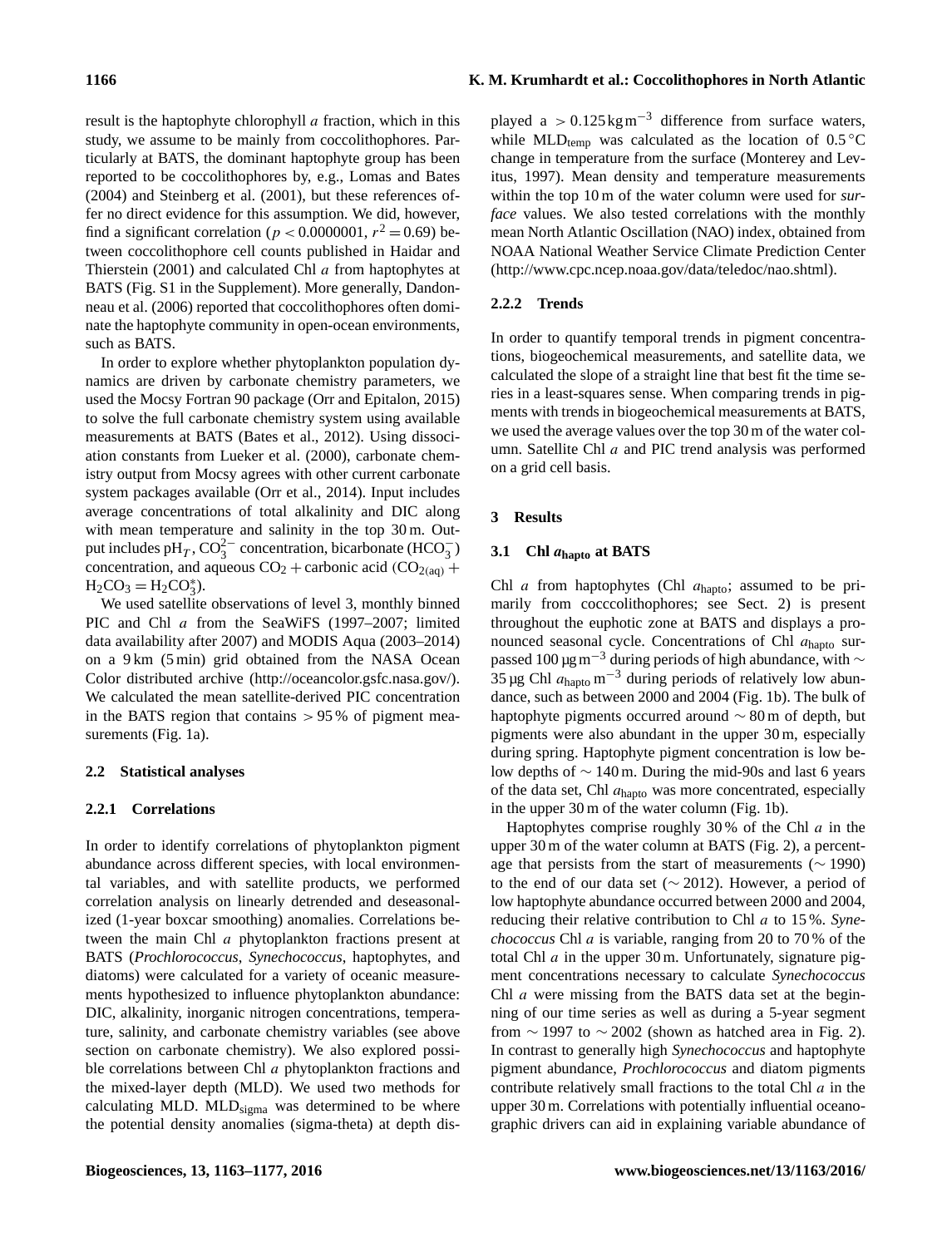

Figure 2. Percent of Chl a from main phytoplankton groups at BATS from 1992 to 2012 in the top 30 m of the water column derived from signature pigment and Chl  $a_{total}$  concentrations, deseasonalized with a 1-year boxcar filter (purple is diatoms, blue is *Prochlorococcus*, red is haptophytes, green is *Synechococcus*, yellow is other phytoplankton). Hatched area indicates missing pigment data for *Synechococcus*.

different phytoplankton Chl a fractions in these surface waters.

## **3.2 Correlations of Chl** a **components with oceanographic measurements at BATS**

Correlation coefficients between detrended, deseasonalized anomalies of Chl ahapto, Chl a from *Synechococcus* (Chl asyn), Chl a from *Prochlorococcus* (Chl apro), and Chl  $a$  from diatoms (Chl  $a_{\text{diatoms}}$ ) and anomalies in other oceanographic measurements/indices are presented in Fig. 3. Chl ahapto shows strong positive correlations with DIC and  $HCO<sub>3</sub><sup>2</sup>$  (explaining nearly 20% of the variability). Chl  $a<sub>pro</sub>$ showed similar, but somewhat weaker, correlations with DIC and  $HCO_3^-$ . Conversely, Chl  $a_{syn}$  displayed a strong negative correlation with DIC and  $HCO_3^-$  (Fig. 3). All phytoplankton pigment groups, except *Synechococcus*, were positively correlated with nitrate  $(NO_3^-)$  variability (measurements also include nitrite,  $NO_2^-$ ;  $NO_3^- + NO_2^-$  is referred to hereinafter as NO<sub>3</sub><sup>-</sup>).  $CO_3^{2-}$  concentration, the saturation state of aragonite ( $\Omega_{\text{arag}}$ ), and temperature were negatively correlated with Chl ahapto, opposite to Chl asyn. Indeed, *Synechococcus* and haptophyte pigments display inverse correlations for nearly every variable tested, including temperature (Fig. 3).

Temperature is negatively correlated with Chl  $a<sub>hanto</sub>$  (as well as Chl  $a_{\text{pro}}$  and Chl  $a_{\text{diatoms}}$  and positively correlated with Chl  $a_{syn}$  (Fig. 3). Furthermore, when the NAO index is in a positive phase, temperatures over this region of the North Atlantic are generally warmer (Visbeck et al., 2001). Therefore, in line with the temperature correlations, the NAO in-



**Figure 3.** Correlation coefficients between Chl a components and various oceanographic measurements made in the upper 30 m of the water column at BATS, NAO index, calculated mixed-layer depth (MLD; see Sect. 2) and derived carbonate chemistry parameters. Stars indicate the absolute value of the correlation coefficient is greater than 0.4.

dex is negatively correlated with Chl  $a<sub>hapto</sub>$ , opposite again to Chl  $a_{syn}$ . MLD, an indicator of both temperature and nutrient availability, shows corresponding correlations with Chl a components. When the MLD is deeper, there is more Chl  $a_{\text{hanto}}$  and less Chl  $a_{\text{syn}}$ . Both methods of calculating  $MLD$  (MLD<sub>temp</sub> and MLD<sub>sigma</sub>) showed similar correlations (Fig. 3).

## **3.3 Fluctuations in chlorophyll** a **from different phytoplankton groups**

Haptophyte and *Synechococcus* pigments generally show opposing correlations with the variables tested (Fig. 3). This is supported by the opposing dominance of either *Synechococus* or haptophyte Chl a throughout the time series (Fig. 4). Indeed Chl  $a<sub>hapto</sub>$  and Chl  $a<sub>syn</sub>$  show a significant negative correlation ( $p < 0.00001$ ). During periods of low haptophyte pigment abundance (e.g., 2000–2004), *Synechococcus* pigments dominate the water column. Later in the time series, however, *Synechococcus* pigments decline and haptophyte pigments increase. *Prochlorococcus* pigments (mostly low-light *Prochlorococcus*; see Discussion) at BATS reside mostly in the deep chlorophyll maximum at ∼ 100 m of depth and are a relatively minor component of the Chl a in the upper 30 m of the euphotic zone. Diatom presence, usually associated with cold, high nutrient environments, is sporadic and generally low in this oligotrophic oceanic region of the subtropical North Atlantic, according to their signature pigments (Fig. 4).

In general, pigment analyses indicate that *Synechococcus* and haptophytes are the most abundant phytoplankton groups at BATS (Figs. 2 and 4). However, the category classified as *other* (includes chrysophytes, dinoflagellates, and prasinophytes, among others) in Fig. 3 comprises a large portion  $(>30\%)$  of the phytoplankton biomass during certain periods, indicating certain conditions may favor neither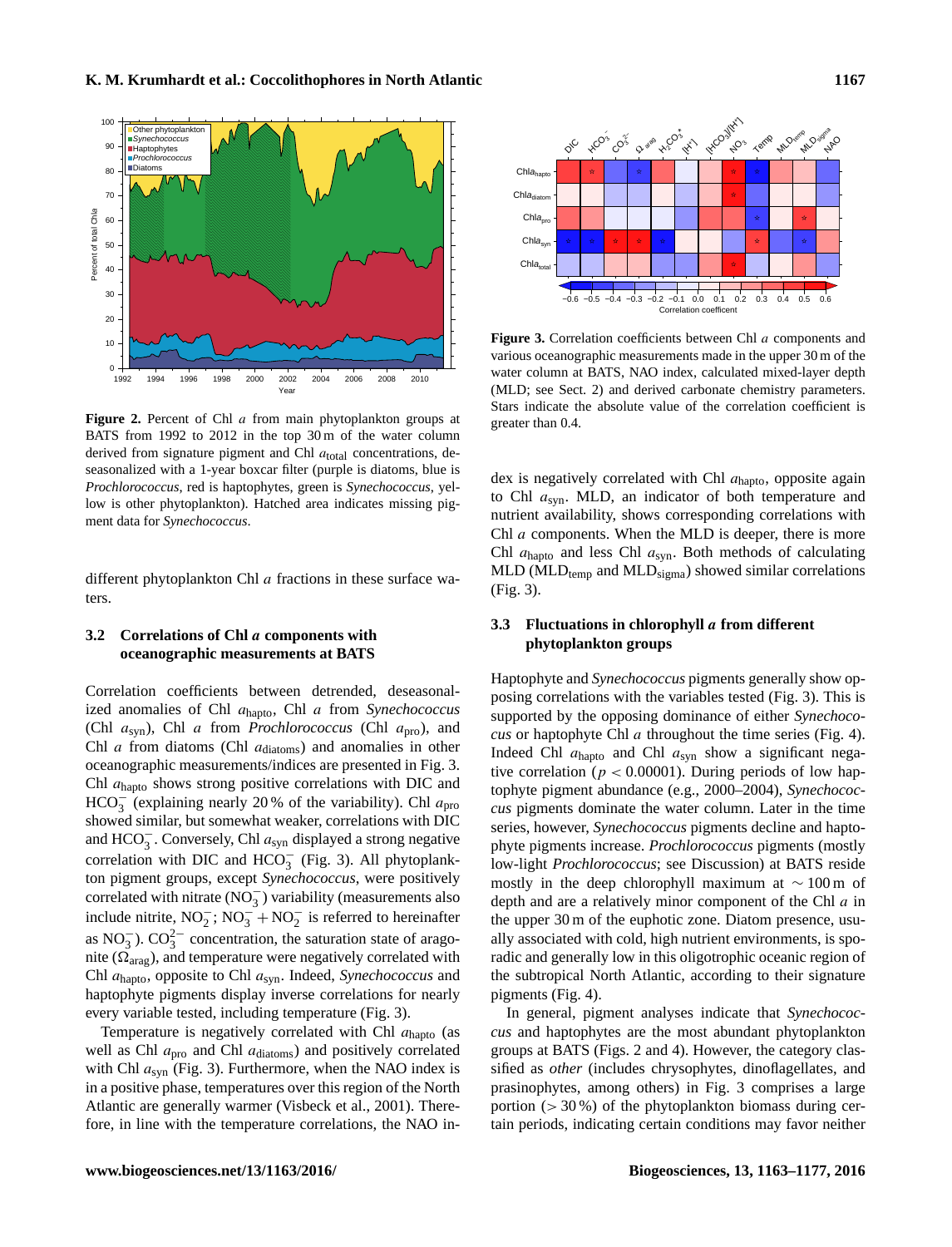

Figure 4. Temporal evolution of the vertically resolved Chl a concentration from the main phytoplankton present at BATS derived from signature pigments from 1990 to 2012: **(a)** Chl ahapto, **(b)** Chl  $a_{syn}$ , **(c)** Chl  $a_{pro}$ , and **(d)** Chl  $a_{diatoms}$ .

*Synechoccocus* nor haptophytes. The opposing correlations *Synechoccocus* and haptophyte pigments exhibit with DIC,  $HCO_3^-$ ,  $CO_3^{2-}$ ,  $NO_3^-$  and temperature could lead to interesting trends in phytoplankton abundance in an ocean increasingly influenced by anthropogenic climate change.

## **3.4 Trends in Chl** a**hapto and total Chl** a **at BATS**

A time series of Chl  $a<sub>hapto</sub>$  at BATS shows that haptophytes (mainly coccolithophores; see Sect. 2) have been increasing significantly since 1990 ( $p < 0.01$  for 30 m integral;  $p < 0.001$  for 140 m integral; Fig. 5a, b). Mean concentration of Chl  $a<sub>hapto</sub>$  in the upper 30 m of the water column has increased by  $0.848 \,\mathrm{\mu g\,m}^{-3}\,\mathrm{yr}^{-1}$  (standard error = 0.332), corresponding to a 68 % increase over the course of the BATS time series (1991–2012; an overall increase of 17.8  $\mu$ g m<sup>-3</sup>), while the 140 m integral of Chl  $a<sub>hapto</sub>$  has increased by

## **1168 K. M. Krumhardt et al.: Coccolithophores in North Atlantic**

 $0.103$  mg m<sup>-2</sup> yr<sup>-1</sup> (standard error = 0.0307) corresponding to a 37% increase (an overall increase of  $2.2 \text{ mg m}^{-2}$ ). We assess the sensitivity of these trends to interannual variability by performing trend calculations for a range of start and end years over the time series. The resulting trend pattern shown in Fig. 7a shows mostly positive trends in Chl  $a<sub>hanto</sub>$ , except for end years in the 2000–2004 period. Total chlorophyll  $a$  (Chl  $a_{total}$ ) also shows a significant positive trend over the time series ( $p < 0.05$  for 30 m integral;  $p < 0.001$ for 140 m integral; Fig. 6; upper right corner of Fig. 7c). Figure 7c shows trends in Chl  $a_{total}$  for a range of start and end years, displaying a different pattern than that of the trends in the Chl  $a<sub>hanto</sub> component of Chl a. For instance, for end years$ in the 2000–2004 period, Chl  $a_{\text{total}}$  shows positive trends (but nonsignificant), whereas Chl  $a<sub>hanto</sub>$  shows significant negative trends (Fig. 7). Mean Chl  $a$  in the upper 30 m primarily exhibits negative trends in the later part of the time series and most trends in Chl  $a$  are nonsignificant (Fig. 7c). Unfortunately, missing *Synechococcus* pigment data did not allow for long-term trend analysis of this group of phytoplankton (see hatched area in Fig. 2 and white area in Fig. 4).

In line with the results of our correlation analysis, the trends in  $HCO<sub>3</sub><sup>-</sup>$  for various start and end years show a similar pattern to the trends in Chl  $a<sub>hanto</sub>$  (Fig. 7b): mostly positive trends with slightly negative (but nonsignificant) trends in HCO<sub>3</sub> concentration for end year in the 2000–2004 period, a low point in haptophyte pigments. Conversely, the trend pattern for the substrate-inhibitor ratio,  $[HCO_3^-]/[H^+]$ , is distinctly different from that of Chl  $a<sub>hapto</sub>$ , exhibiting all negative trends (Fig. 7d). Trends in Chl  $a<sub>hapto</sub>$ , assumed here to be mainly representative of coccolithophores (see Sect. 2), can be further corroborated with PIC measurements from the satellite record.

#### **3.5 Relating BATS pigment data to satellite products**

Significant correlations were detected between Chl a<sub>hapto</sub> (30 m integral) measured at BATS and PIC derived from each satellite. The SeaWiFS-derived PIC correlated somewhat better with Chl ahapto than MODIS-derived PIC (SeaWiFS PIC-Chl  $a_{\text{hapto}}$   $p = 0.0075$ ,  $r^2 = 0.19$  vs. MODIS PIC-Chl  $a_{\text{hapto}} p = 0.050, r^2 = 0.12$ . This difference is likely inherent in the different algorithms used to estimate PIC from each satellite (see following paragraph). Nevertheless, these correlations demonstrate correspondence between Chl a<sub>hapto</sub> measurements and satellite PIC, both of which relate to relative coccolithophore abundance.

Two radiance-based PIC algorithms can be used to relate water-leaving radiance to calcite absorption and scattering properties: a two-band algorithm (Balch et al., 2005) and a three-band algorithm (Gordon et al., 2001). The North Atlantic subtropical gyre exhibits relatively low PIC concentrations year-round. During the SeaWiFS–MODIS overlap period (2003–2007), PIC estimated from the two satellites revealed stark differences (Fig. 5c), possibly explained by the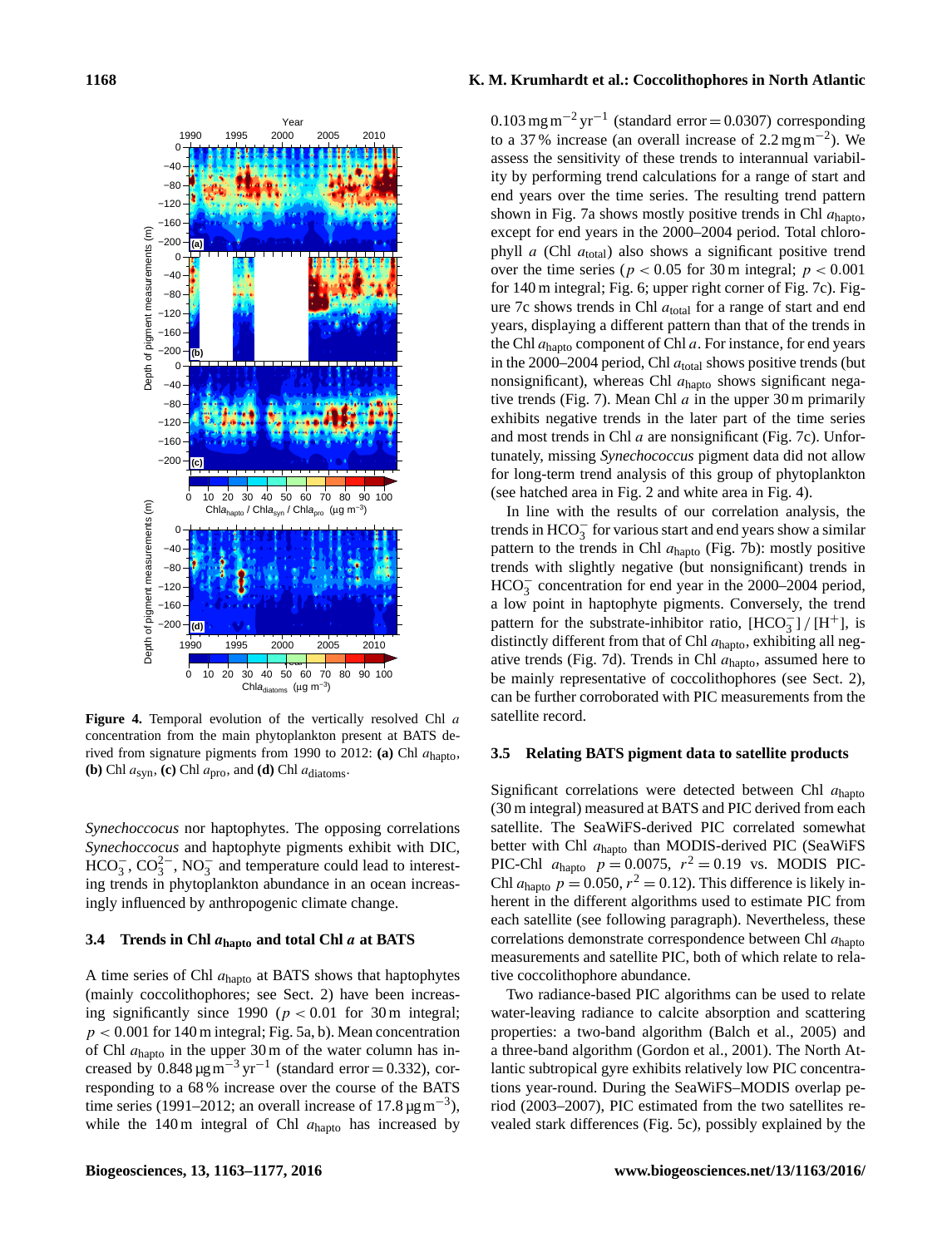

**Figure 5.** Chl ahapto measured at BATS and satellite-derived PIC. Chl ahapto integrated from 30 m is shown in **(a)**, while Chl ahapto integrated from 140 m depth is shown in **(b)**. PIC data shown in **(c)** were obtained from the 5 min satellite grid cell with the most BATS measurements (see Fig. 1). Bolder lines represent a 2-year Gaussian filter on the data. We restricted the y axes in panels **(a)** and **(b)** to highlight the filtered data; see Fig. S3 to view all unfiltered data points.

differences in algorithm performance in this region (i.e., sensitivity to low/background PIC concentrations). The low correspondence between the two estimates of PIC prevented the generation of a single, merged PIC time series. We therefore report trends in PIC separately over the respective satellite eras (Fig. 8).

Chl a measured at BATS (30 m integral) and Chl a derived by satellite were significantly correlated ( $p < 0.01$ ,  $r^2 = 0.16$ ). In this case, Chl *a* measured by satellite displayed good correspondence between the two satellite eras and could be merged into one time series. Following the regression technique of Brown and Arrigo (2012), we generated one continuous record of Chl a from 1998 to 2014 by applying linear regression over the 2003–2007 SeaWiFS– MODIS overlap period to predict these variables from 2008 to 2014 (Fig. 6c).

## **3.6 Regional trends in satellite PIC and Chl** a

Linear trends in PIC derived from satellite observations are positive for most of the North Atlantic subtropical gyre (Fig. 8). Nearly all significant trends ( $p < 0.05$ ) in PIC con-



**Figure 6.** Chl  $a_{\text{total}}$  measured at BATS and satellite-derived Chl a. Chl  $a_{\text{total}}$  integrated from 30 m is shown in (a), while Chl  $a_{\text{total}}$ integrated from 140 m depth is shown in **(b)**. Chl a data shown in **(c)** were obtained from the 5 min satellite grid cell with the most BATS measurements (see Fig. 1). Bolder lines represent a 2-year Gaussian filter on the data. We restricted the y axes in panels **(a)** and **(b)** to highlight the filtered data; see Fig. S4 to view all unfiltered data points.

centration are positive, especially during the MODIS era (Fig. 8c, d; 1998–2007 for SeaWiFS and 2003–2014 for MODIS). However, unlike at the BATS site, Chl a does not appear to be increasing in most of the gyre (Fig. 9). There are slight positive trends in Chl a around the BATS region (Fig. 9a), but these are not statistically significant (Fig. 9b). Indeed, most of the North Atlantic subtropical gyre shows a slight negative trend in Chl a or no trend at all. A trend of a subset of the satellite Chl a from 1998 to 2012 shows a slight, but nonsignificant, upward trend in Chl  $a$  in the BATS region (Fig. 1; 0.0009 mg m<sup>-3</sup> yr<sup>-1</sup>,  $p > 0.05$ ), just as the corresponding grid box for Chl a at BATS in Fig. 7.

#### **4 Discussion**

#### **4.1 Phytoplankton dynamics at BATS**

In this study, we observed that coccolithophore populations, based on pigment data for haptophytes, are increasing at BATS and are positively correlated with DIC and  $\overline{HCO_3^-}$ (Figs. 1b, 3, 7a). We observed opposite correlations for DIC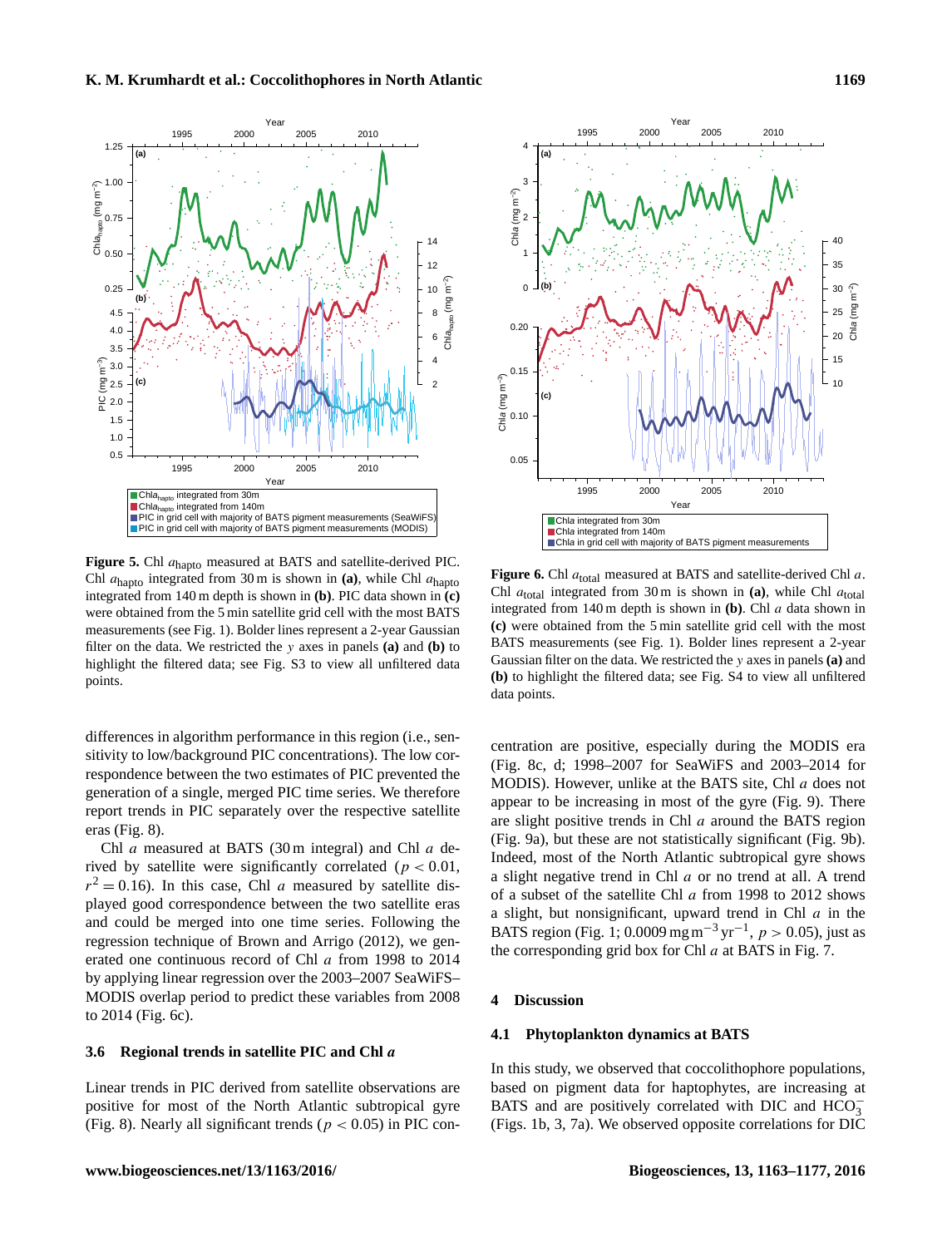

**Figure 7.** Linear trends for a range of start and end years in **(a)** Chl  $a_{\text{hapto}}$ , **(b)** HCO<sub>3</sub><sup></sup>, **(c)** Chl  $a$ , and **(d)** ratio of HCO<sub>3</sub> : H<sup>+</sup>. All trends are based on mean concentrations measured at BATS in the upper 30 m of the water column. Boxes with hatch lines demarcate nonsignificant trends. Stars indicate absolute values of trends are greater than 0.2  $\mu$ g m<sup>-3</sup> yr<sup>-1</sup> for Chl *a*, and 0.002 mol  $\mu$ mol<sup>-1</sup> yr<sup>-1</sup> for [HCO<sub>3</sub>] / [H<sup>+</sup>].

and HCO<sup>−</sup> <sup>3</sup> with *Synechococcus*, the other major member of the phytoplankton community at BATS. Some studies have suggested that photosynthesis and growth of the coccolithophore, *E. huxleyi*, is carbon limited and could possibly benefit from increasing  $CO<sub>2</sub>$  (Riebesell, 2004; Rost et al., 2003; Bach et al., 2013). Since  $CO<sub>2(aq)</sub>$  and  $HCO<sub>3</sub><sup>-</sup>$  concentrations increase with increasing DIC/ocean acidification, both photosynthesis and calcification could be stimulated in coccolithophores, which primarily use  $CO<sub>2</sub>$  for photosynthesis and  $HCO<sub>3</sub><sup>-</sup>$  for calcification (Bach et al., 2013). The results presented in this study support the hypothesis that coccolithophores are responding positively to increasing carbon availability, perhaps increasing their competitive ability in oligotrophic settings such as BATS. However, a threshold  $H^+$ 

ion concentration could be reached with further ocean acidification, eventually constraining coccolithophore growth.

*Synechococcus*, on the other hand, was negatively correlated with increasing carbon in the upper mixed layer and positively correlated with temperature. In laboratory experiments, *Synechococcus* showed only a slight, non-significant increase in growth rate under elevated  $CO<sub>2</sub>$  conditions, but increased growth 2.3-fold with increasing  $CO<sub>2</sub>$  and temperature (Fu et al., 2007). Sea surface temperature in the upper 30 m at BATS has not increased significantly over the time period of this study (0.04 °C yr<sup>-1</sup> trend,  $p = 0.22$ ). However, positive temperature anomalies were recorded during the 2000–2004 period, a period of increased *Synechococcus* pigment abundance (and low haptophyte pigment abundance).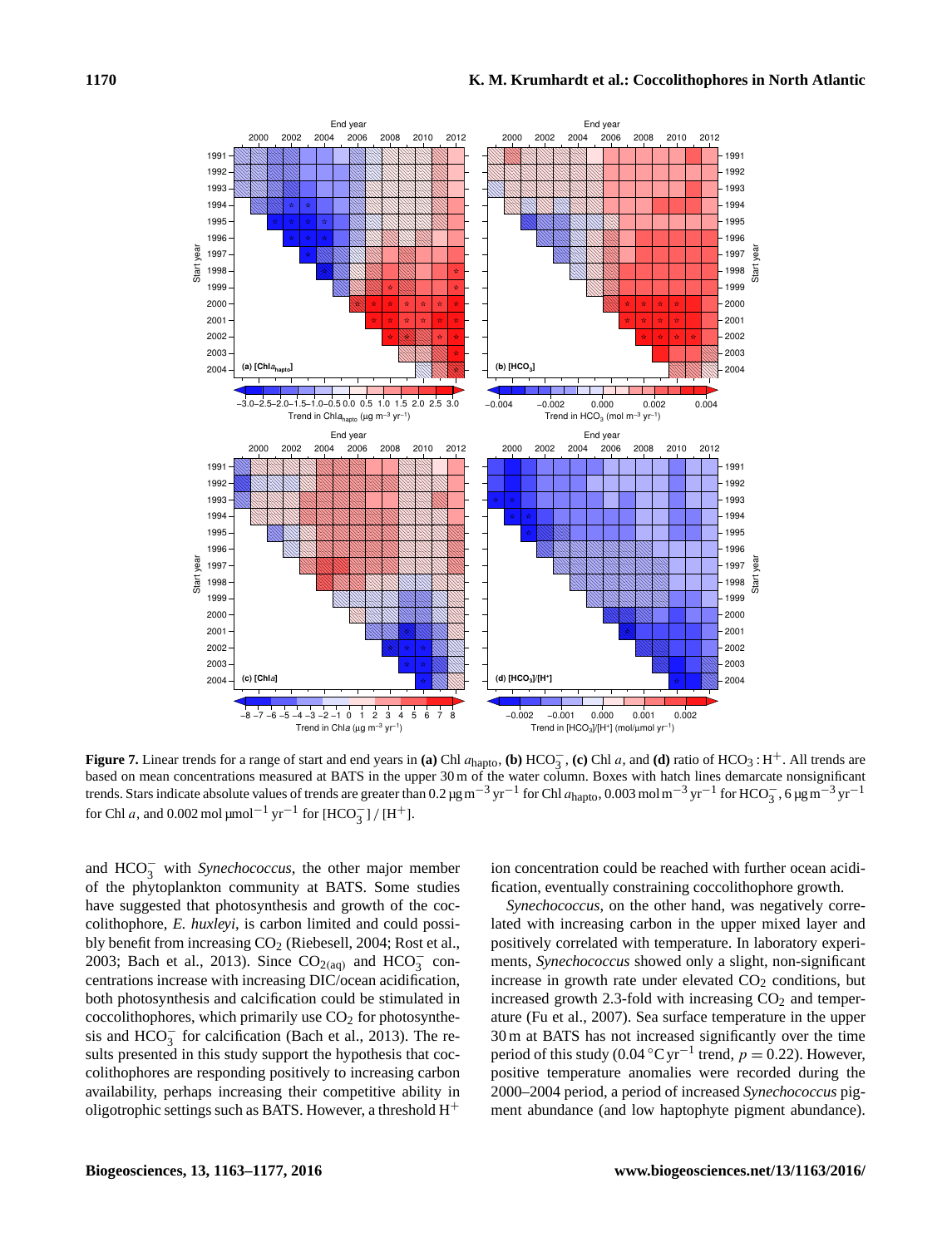

Trends in PIC concentration (mg m−3 yr−1)

**Figure 8.** Trends in PIC concentration derived from satellite data for **(a, c)** SeaWiFS (1998–2007), and **(b, d)** MODIS (2003–2014). Bottom panels shows significant trends ( $p < 0.05$ ).



**Figure 9.** Trends in Chl a concentration derived from merged satellite records: SeaWiFS and MODIS (1998–2014). The bottom map **(b)** shows significant trends ( $p < 0.05$ ).

Conditions that could favor *Synechococcus* may eventually arise with further warming, increasing the competitive ability of *Synechococcus*.

In order to examine redundancy in our correlations, we performed multiple linear regressions between Chl  $a<sub>hanto</sub>$ and several of the driver variables with which it showed the strongest correlations (not shown). When DIC and  $HCO_3^$ were regressed together with Chl  $a<sub>hapto</sub>$ , all the statistical

power of DIC was removed, indicating that  $HCO_3^-$  is the primary driver of the two for Chl  $a<sub>hapto</sub>$  variability. Furthermore, when temperature and  $NO<sub>3</sub><sup>-</sup>$  were regressed together with Chl  $a<sub>hanto</sub>$ , the statistical effect of temperature was removed. This indicates that temperature is not a controlling factor for coccolithophore variability, but rather is a proxy for nutrient concentration in relation to coccolithophore growth. A multiple linear regression of Chl  $a_{\text{hapto}}$  with both  $\text{HCO}_3^-$  and  $\text{NO}_3^$ explained > 50 % of the variance in Chl  $a_{\text{hapto}}$  ( $r^2 = 0.52$ ). Other factors, such as competition or grazing, could perhaps account for some of the remaining variability. Both  $HCO_3^$ and  $NO<sub>3</sub><sup>-</sup>$  have increased significantly over this time period  $(p < 0.001)$ . However, NO<sub>3</sub> measurements are highly variable and near zero, making their accuracy questionable, and the trend is only significant if the last 2 years are included in the time series (Fig. S2). This is in contrast to  $HCO_3^-$ , which shows largely positive trends over this time period matching quite well with those of Chl  $a<sub>hapto</sub>$  (Fig. 7).

The positive trend in  $HCO_3^+$  concentration in the upper mixed layer of the water column at BATS is most likely due to increasing absorption of anthropogenic  $CO<sub>2</sub>$  from the atmosphere. The upper 30 m of the water column is particularly inundated with anthropogenic  $CO<sub>2</sub>$  in the North Atlantic (Sabine et al., 2004; Bates et al., 2012). From 1991 to 2012, DIC concentration in the upper 30 m at BATS increased by a rate of 1.4  $\mu$ mol $\text{kg}^{-1}$  yr<sup>-1</sup>, which is roughly the expected rate of increase given the rise in atmospheric  $CO<sub>2</sub>$  (see Chapter 10 in Sarmiento and Gruber, 2006). Increasing inorganic carbon supply could also be accompanied by warmer sea surface temperatures, increased stratification, and decreased nutrient supply over the next century (Cabré et al., 2015). Enriched coccolithophore growth by this additional carbon, as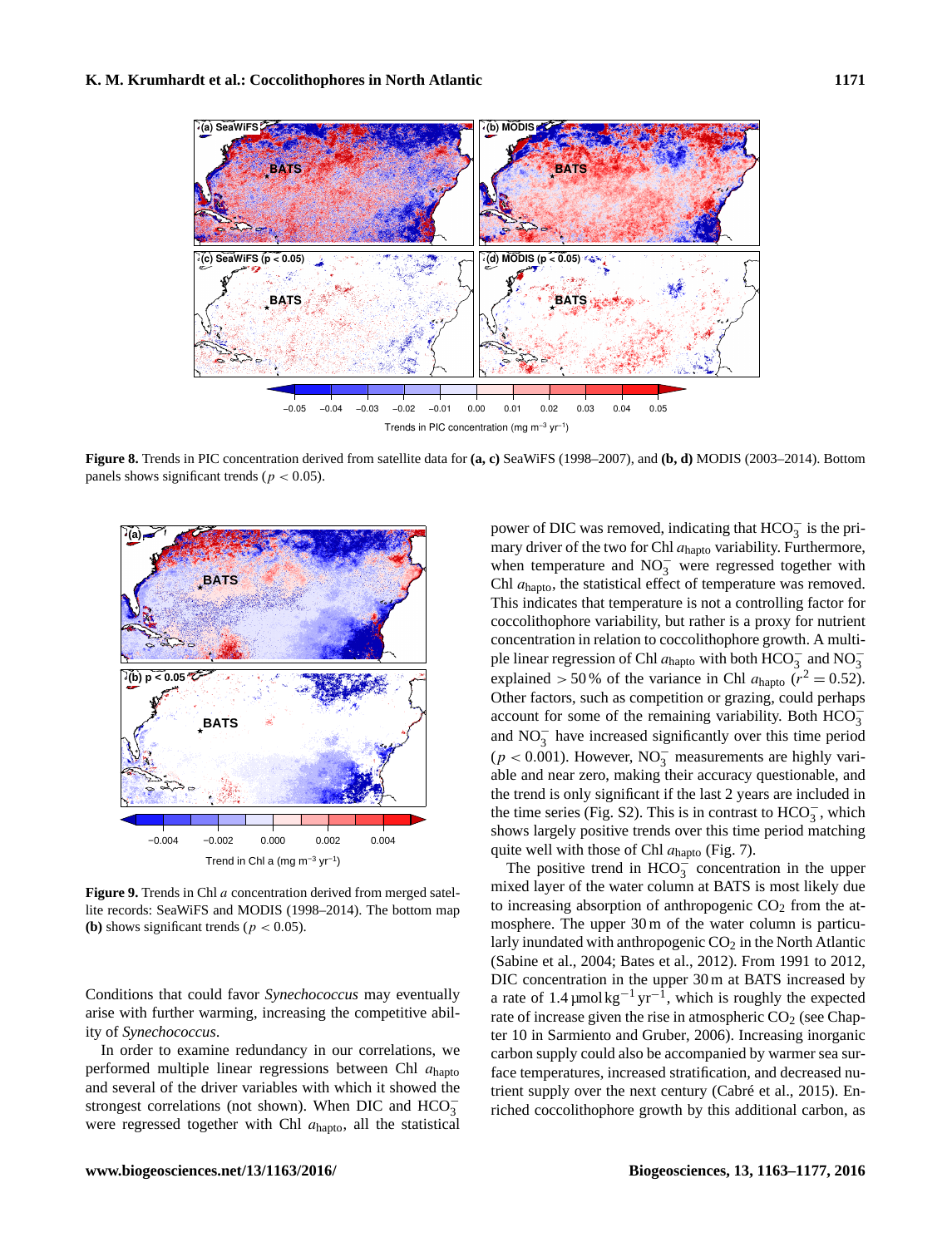well as other predicted oceanic changes with global warming, could lead to shifts in phytoplankton community structure at BATS.

Coccolithophores are not the only phytoplankton that may be responding positively to additional inorganic carbon. *Trichodesmium*, the filamentous N<sub>2</sub>-fixing cyanobacteria, has been shown to increase growth and  $N_2$  fixation under increasing CO<sup>2</sup> (Hutchins et al., 2007), yet other drivers, such as sea surface temperature, nutrients, and species diversity, tend to exert more control on their growth in situ (Snow et al., 2015; Gradoville et al., 2014). *Trichodesmium* has been reported to be a common component of the phytoplankton assemblages in the subtropical North Atlantic (Carpenter et al., 2004; Agawin et al., 2013; Orcutt et al., 2001), but was not specifically resolved in this study. *Trichodesmium* contain a similar suite of pigments as *Synechococcus* (Carpenter et al., 1993; Andersen et al., 1996), and therefore could be included in the Chl  $a<sub>syn</sub>$  fraction of our calculations. This would aid to explain the negative correlation between Chl  $a_{syn}$  and NO<sub>3</sub> (Fig. 3), and further explain why Chl  $a_{syn}$  is more abundant than Chl  $a<sub>hapto</sub>$  in the upper water column during warmer, more stratified periods.

Whatever the exact components of Chl  $a_{syn}$ , Chl  $a_{hapto}$ generally shows opposing abundance with this group. We hypothesize that when the *Synechococcus* component (∼ 40 % of Chl *a* on average at BATS) is abundant (perhaps due to a positive temperature anomaly), photosynthesis accompanying an increase in *Synechoccocus* draws down DIC (thus,  $HCO<sub>3</sub><sup>-</sup>$ ). Low DIC could provoke carbon limitation of the coccolithophore population (Riebesell, 2004; Rost et al., 2003), hindering their competitive ability. Overall, however, the increase in DIC experienced at BATS during the past 2 decades could lead to slightly increased growth rates of coccolithophores (Riebesell, 2004; Rost et al., 2003), perhaps bolstering their competitive ability within the phytoplankton community. If coccolithophores are becoming more competitive at BATS due to a lessening of carbon limitation, then they could continue to exert greater competitive stress on *Synechococcus*, which appear to be competing with coccolithophores for a similar niche. However, if the surface waters continue to warm in this region of the Atlantic, as predicted (Cabré et al., 2015), then *Synechococcus* could regain its competitive edge. Furthermore, increasing  $H^+$  ion concentrations could eventually constrain coccolithophore growth (Bach et al., 2013, 2015). Small changes in DIC, nutrients, pH, or temperature could, in combination, influence which phytoplankton group (*Synechococcus* or haptophytes) dominate at any given time at BATS.

The *Prochlorococcus* group, designated by Chl  $a_{\text{pro}}$ , shows similar correlations with oceanic driver variables as for Chl ahapto (Fig. 3). *Prochlorococcus* have been shown to lack a  $CO<sub>2(aq)</sub>$  uptake mechanism and therefore rely on  $HCO_3^-$  uptake for photosynthesis (Badger and Price, 2003), possibly explaining similar behavior to coccolithophores (also positively correlated with HCO<sub>3</sub><sup>-</sup>), which use  $\text{HCO}_3^-$ 

for calcification. *Prochlorococcus* reside mainly in the deep chlorophyll maximum, comprising a rather small portion of the Chl  $\alpha$  in the upper 30 m at BATS (Figs. 2, 4). This could be, however, due to the relatively high Chl  $b$  to Chl  $a$  ratio used in our pigment calculations (Letelier et al., 1993), which is more representative of low-light *Prochlorococcus* (Partensky et al., 1999). Yet, since  $\sim$  2005, Chl  $a_{\text{pro}}$  has been more common in the upper 30 m, resulting in an overall positive trend in Chl  $a_{\text{pro}}$  over the entire time series ( $p < 0.001$ ).

Consistent with colder, high nutrient environments in which diatoms are normally found, Chl  $a_{\text{diatoms}}$  showed a strong positive correlation with  $NO<sub>3</sub><sup>-</sup>$  and a negative correlation with temperature (Fig. 3). If predicted trends in sea surface temperature and nutrient supply with further stratification are realized, then diatoms could become a reduced component of the phytoplankton assemblage at BATS (Cabré et al., 2015). Combining fine-scale phytoplankton dynamics from BATS with the satellite record can help to elucidate what changes are occurring over large spatial scales.

# **4.2 Trends Chl** a **and Chl** a**hapto in the subtropical gyre**

Unlike at BATS, Chl  $a$  in the North Atlantic subtropical gyre is not increasing (Fig. 9). PIC, on the other hand, shows mainly positive trends over the whole gyre, in agreement with data from BATS – Chl  $a<sub>hanto</sub>$  shows overall increasing trends, despite some periods of low abundance. Together with an absence of Chl *a* trend, this implies that coccolithophores are increasing in abundance relative to other types of phytoplankton in the subtropical gyre. Accompanying this conclusion, however, are uncertainties associated with the satellite-derived PIC estimates (see Sect. 4.3 on Limitations of this Study). Even so, ratios relating Chl  $a<sub>hanto</sub>$  to PIC can further elucidate confidence in satellite-derived PIC estimates.

Data on the amount of Chl a per coccolithophore cell allows for the calculation of cell concentration of coccolithophores in the surface waters at BATS. Using a value of 0.26 pg Chl a per cell (Haxo, 1985), mean coccolithophore cell concentration in the upper 30 m is  $143 \times 10^3$  cells L<sup>-1</sup> (corresponding to the mean value of 37.3 µg Chl  $a_{\text{hanto}}$  m<sup>-3</sup> in the upper 30 m). Employing a ratio of PIC to coccolith of 0.26 (Balch et al., 1992) and considering 15 coccoliths per cell (a minimal monolayer of coccoliths covering the cell) under nutrient replete conditions and 100 coccoliths per cell under severe nutrient limitation (Paasche, 1998), we arrive at a PIC concentration range of 0.56 to 3.73 mg PIC  $m^{-3}$ . This range corresponds well to the average satellite-derived PIC concentration in the BATS region (Fig. 1a) over the study period: 2.71 mg PIC m<sup>-3</sup> for SeaWiFS (standard deviation  $= 0.50$ ) and 2.66 mg PIC  $m^{-3}$  (standard deviation = 0.39) for MODIS. The relatively high satellite-derived PIC concentration further suggests that coccolithophores may be experiencing nutrient limitation at BATS (and producing additional coccoliths in response;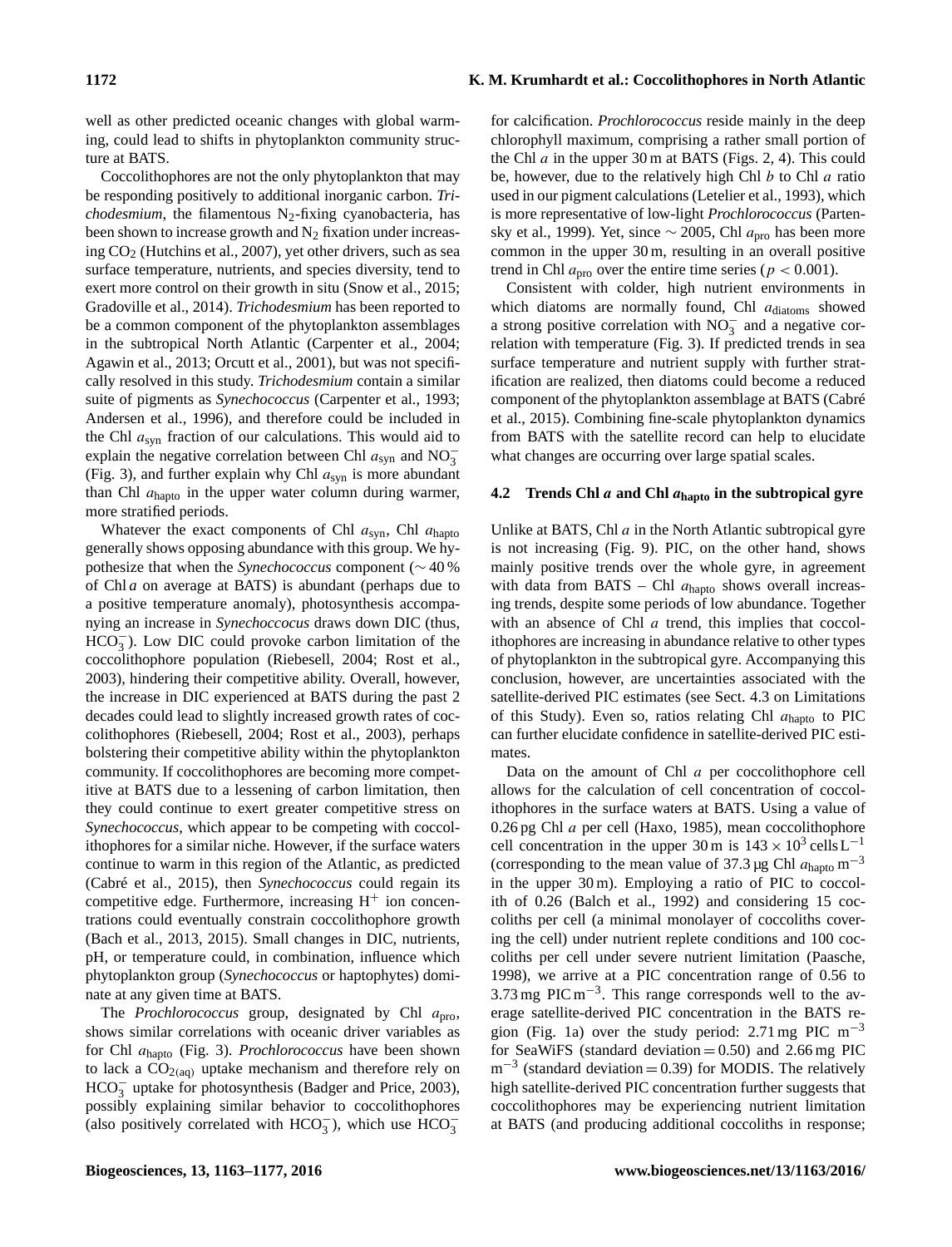Paasche, 1998). Therefore, even given the multiple sources of error involved with satellite-derived PIC estimates and pigment analyses (see below), we feel the strong predominance of positive trends in PIC, along with the BATS Chl  $a<sub>hapto</sub>$ data, suggests that coccolithophores are proliferating in this region (Fig. 8).

## **4.3 Limitations of this study**

There are several caveats of this study that must be discussed before these results can be put into context. First, a primary assumption in this paper is that the haptophyte group is mainly composed of coccolithophores. Though high haptophyte diversity has been reported in open-ocean regimes (Liu et al., 2009), this does not necessarily contradict the assumption that coccolithophores are the dominant type of haptophyte. While several studies describe coccolithophores to be the dominant haptophyte at BATS (see Sect. 2; Lomas and Bates, 2004; Steinberg et al., 2001), this claim remains unsupported by specific data. We use the significant positive correlation between Chl ahapto and cell counts from Haidar and Thierstein (2001) to support our assumption that Chl  $a<sub>hapto</sub>$  is mainly representative of coccolithophores (Fig. S1). However, as with any study that derives phytoplankton community composition from signature pigments, inherent uncertainties are associated with changes in pigment content within a phytoplankton group over time.

Overall pigment and PIC concentration per coccolithophore cell may be influenced by environmental conditions. For example, photo-acclimation and nutrient limitation can invoke changes in pigment composition or calcification that are not necessarily associated with changes in overall abundance (Behrenfeld et al., 2015; Paasche, 1998). Dominant species shifts within a phytoplankton group could also influence pigment and/or PIC measurements. Nevertheless, given upward trends observed for both Chl  $a<sub>hanto</sub>$  and PIC (Figs. 5, 8), we feel the most probable explanation of these observations is increases in overall coccolithophore abundance. However, satellite-derived PIC measurements also contain inherent uncertainties.

Radiance-based algorithms for deriving PIC from satellite reflectance data are formulated to capture the light-scattering properties of the numerically dominant coccolithophore, *E. huxleyi*, but also capture detached or detrital coccoliths (Gordon et al., 2001; Balch et al., 2005). PIC concentrations in the North Atlantic subtropical gyre are comparatively low, generally  $\sim$  2.7 mg m<sup>-3</sup>, compared to other coccolithophore bloom regions, which have PIC concentrations between 10 and 100 mg m−<sup>3</sup> (Balch et al., 2005). The low concentrations of PIC observed in the North Atlantic subtropical gyre could be within background error or nearing the sensitivity threshold of the instrument. Errors in satellite-derived PIC can arise from atmospheric correction, inclusion of other suspended minerals (such as silica; *opal contamination*), and/or the influence of chlorophyll or colored, dissolved organic matter (see Balch et al., 2005). However, these errors can be minimized by binning in space and time, as we have done in this study (using monthly, 9 km data rather than daily, 4 km data). It is also curious that SeaWiFS-derived PIC data better match the Chl  $a<sub>hapto</sub>$  estimates from BATS than the MODIS PIC (Fig. 5). On the one hand, this may be indicative that other 19'-hex-containing haptophytes were responsible for the increase in Chl ahapto at BATS during the last several years of the time series. On the other hand, the predominance of upward trends in MODIS-derived PIC for areas around BATS (Fig. 8b, d) suggests increases in calcifying haptophytes (coccolithophores). It should be noted that MODIS PIC from the BATS region (see Fig. 1) still shows a significant correlation with Chl  $a<sub>hapto</sub>$  (see Sect. 3, Sect. 3.5).

Finally, we are limited in our trend analysis by the length of the time series data. Figure 7 demonstrates that different start and end years can influence the sign and magnitude of our trends in, e.g., Chl  $a<sub>hanto</sub>$ . In this study, we report trends in pigments from 1990 to 2012 and trends in PIC from 1998 to 2014, both of which, when employing the full time series of data, imply increases in coccolithophore populations in the subtropical North Atlantic.

## **4.4 Trends in coccolithophore abundance: present and future**

This is not the only study to suggest that coccolithophores are increasing in abundance in the North Atlantic. Using Continuous Plankton Recorder ship measurements, Rivero-Calle et al. (2015) document an increase in coccolithophore occurrence from  $\sim$  2 to > 20 % in the North Atlantic from 1965 to 2010, which they attribute to increasing  $CO<sub>2</sub>$  concentrations. The data region in their study extends from  $\sim$  40 to  $\sim$  65° N (subpolar gyre), just north of the subtropical gyre region focused on in this study. Thus, these studies combined add robustness to the conclusion that coccolithophores in the North Atlantic are increasing in abundance and are likely stimulated by additional carbon from anthropogenic sources.

Ocean acidification may eventually hinder the growth and calcification of coccolithophores, however. Recently, Bach (2015) and Bach et al. (2015) introduced the *substrate– inhibitor* ratio, describing the dependence of calcification on  $HCO<sub>3</sub><sup>-</sup>$  (the substrate) and  $H<sup>+</sup>$  (the inhibitor) concentrations. When this ratio falls below a critical level (i.e., intercellular to extracellular  $H^+$  concentration ratio too low) coccolithophore calcification will be hindered, unless they evolve a mechanism for coping with low pH (Bach et al., 2015). Bach et al. (2013) demonstrated that pH starts to have a negative impact below pH<sub>T</sub> 7.7, whereas the BATS average pH<sub>T</sub> is ∼ 8.1. Thus, critical pH levels will not likely happen for several thousand years (Bach et al., 2015). Other factors besides carbonate chemistry, such as light availability, temperature, and nutrients, likely influence coccolithophore growth in present-day oceans.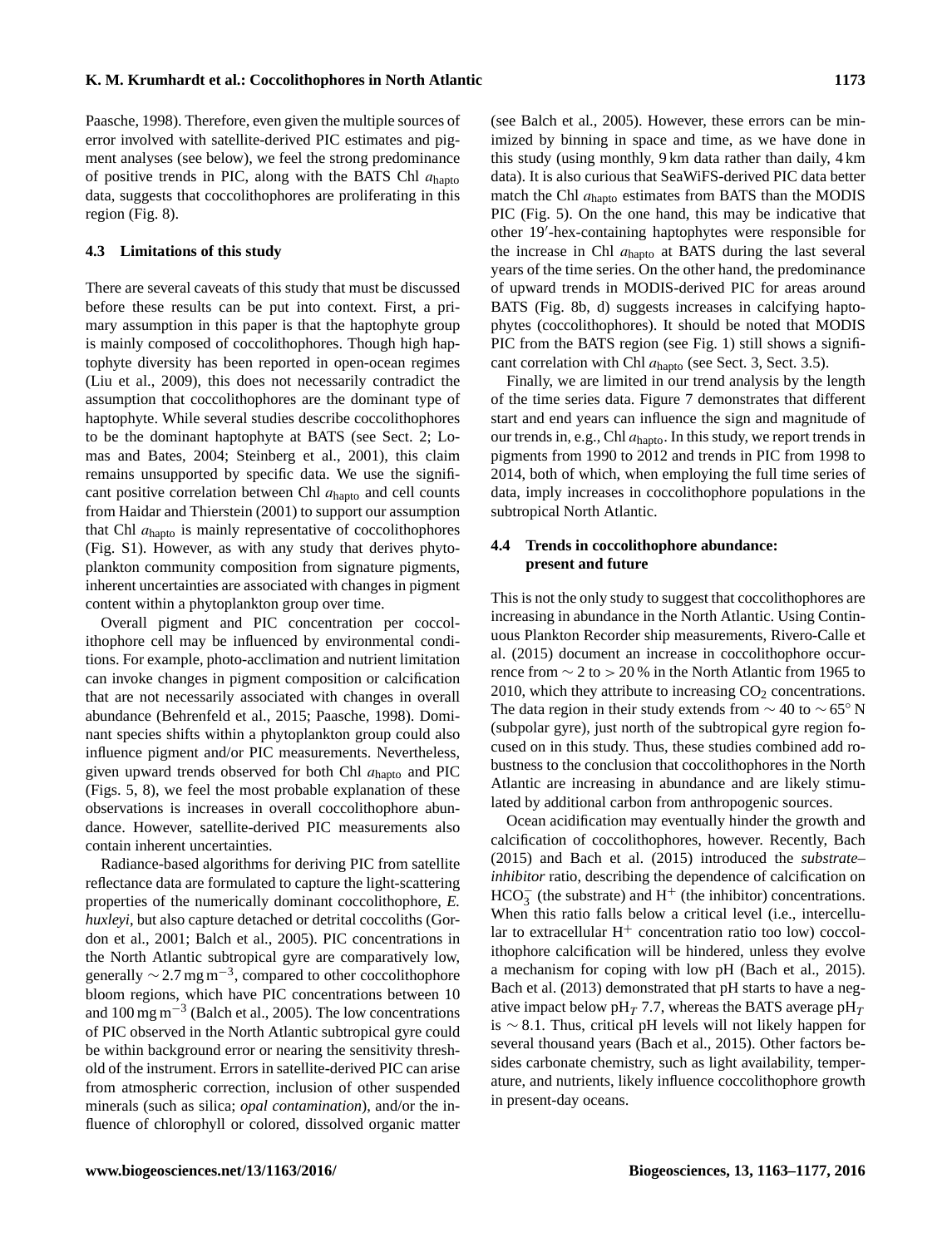#### **4.5 Potential implications**

Increases in coccolithophore abundance in the North Atlantic could have far-reaching ecological, biogeochemical, and climate effects. A shift in phytoplankton community structure could change trophic dynamics, ultimately resulting in ecosystem shifts (Pörtner et al., 2014). For example, though the evolutionary purpose of coccolithophore shells is unclear, some studies speculate they could protect against grazing (see chapter on functions of coccoliths in Winter and Siesser, 1994). Shifts to relatively more coccolithophores in a phytoplankton assemblage could reduce trophic energy available for grazers. Coccolithophore shells also function as a ballast material, sinking faster due to increased weight of the CaCO<sub>3</sub> shell, and sequestering organic matter in the deep ocean (Sarmiento and Gruber, 2006; for a recent study of export at BATS, see Lomas et al., 2010). Increases in coccolithophore abundance may have a positive impact on export production, thus a negative feedback on increasing atmospheric  $CO<sub>2</sub>$ . In addition to bringing carbon to the deep ocean, coccolithophores produce the marine trace gas dimethyl sulfide (DMS; Keller, 1989), which affects cloud formation and climate. Therefore, overall increases in coccolithophore abundance could increase marine DMS production. Furthermore, DMS production by the coccolithophore, *E. huxeyi*, has been shown to increase with increasing temperature and ambient  $CO<sub>2</sub>$  (Arnold et al., 2013). Thus, changes in coccolithophore abundance could have a multitude of effects on marine ecosystems in the North Atlantic, as well as global carbon cycling and climate. These effects could be further amplified if other ocean basins show similar shifts in phytoplankton composition.

In the subtropical North Atlantic, the upper mixed layer contains particularly high levels of anthropogenic  $CO<sub>2</sub>$ (Sabine et al., 2004; Bates et al., 2012). We speculate that this rise in DIC is contributing to the increases in coccolithophore pigments and PIC documented in this study. However, it is not clear if phytoplankton communities in other similar oceanic ecosystems, e.g., the North Pacific subtropical gyre, will show similar changes as atmospheric  $CO<sub>2</sub>$ concentrations continue to increase and inundate the upper mixed layer. The aforementioned ecosystem and carbon cycle effects of coccolithophore increases could become even more prevalent in the world's ocean, or, alternatively, coccolithophore growth could be further modulated by temperature, nutrients, and light. In any case, monitoring the response of natural coccolithophore populations to increasing DIC/ocean acidification is essential for understanding effects of anthropogenic carbon emissions on the world's oceans.

#### **5 Conclusions**

In this study, we showed that, based on pigment and satellitederived PIC measurements, coccolithophores appear to be increasing abundance in the subtropical North Atlantic. Coccolithophores seem to be responding positively to additional inorganic carbon in the upper mixed later of the water column, but are also correlated with  $NO<sub>3</sub><sup>-</sup>$ . These results complement those of Rivero-Calle et al. (2015), who also document an increase in coccolithophore occurrence in the North Atlantic, albeit farther north, stimulated by anthropogenic  $CO<sub>2</sub>$  emissions. Increasing coccolithophore abundance is contrary to what numerous laboratory studies have predicted, highlighting the importance of in situ observations. Growth of coccolithophores could, however, be eventually inhibited by decreasing pH and/or other environmental effects of climate change.

## **The Supplement related to this article is available online at [doi:10.5194/bg-13-1163-2016-supplement.](http://dx.doi.org/10.5194/bg-13-1163-2016-supplement)**

*Acknowledgements.* We would like to thank Rod Johnson, Mike Lomas, and Deborah Steinberg for access to BATS data, and the BATS research group for their sustained efforts collecting data. The SeaWiFs and MODIS particulate inorganic carbon data were obtained from the NASA Ocean Color archive [\(http://oceancolor.gsfc.nasa.gov\)](http://oceancolor.gsfc.nasa.gov). The Fortran 90 code for Mocsy routines to model the ocean carbonate system were obtained from the Mocsy website [\(http://ocmip5.ipsl.jussieu.fr/mocsy/index.html\)](http://ocmip5.ipsl.jussieu.fr/mocsy/index.html). Funding for this research was provided by NSF (OCE-1155240; OCE-1258995), NASA (NNX11AF53G), and NOAA (NAO12AR4310058).

Edited by: J.-P. Gattuso

#### **References**

- Agawin, N. S. R., Tovar-Sánchez, A., de Zarruk, K. K., Duarte, C. M., and Agustí, S.: Variability in the abundance of Trichodesmium and nitrogen fixation activities in the subtropical NE Atlantic, J. Plankton Res., 35, 1126–1140, 2013.
- Andersen, R. A., Bidigare, R. R., Keller, M. D., and Latasa, M.: A comparison of HPLC pigment signatures and electron microscopic observations for oligotrophic waters of the North Atlantic and Pacific Oceans, Deep-Sea Res. Pt. II, 43, 517–537, doi[:10.1016/0967-0645\(95\)00095-X,](http://dx.doi.org/10.1016/0967-0645(95)00095-X) 1996.
- Arnold, H. E., Kerrison, P., and Steinke, M.: Interacting effects of ocean acidification and warming on growth and DMS-production in the haptophyte coccolithophore Emiliania huxleyi, Glob. Change Biol., 19, 1007–1016, doi[:10.1111/gcb.12105,](http://dx.doi.org/10.1111/gcb.12105) 2013.
- Bach, L. T.: Reconsidering the role of carbonate ion concentration in calcification by marine organisms, Biogeosciences, 12, 4939– 4951, doi[:10.5194/bg-12-4939-2015,](http://dx.doi.org/10.5194/bg-12-4939-2015) 2015.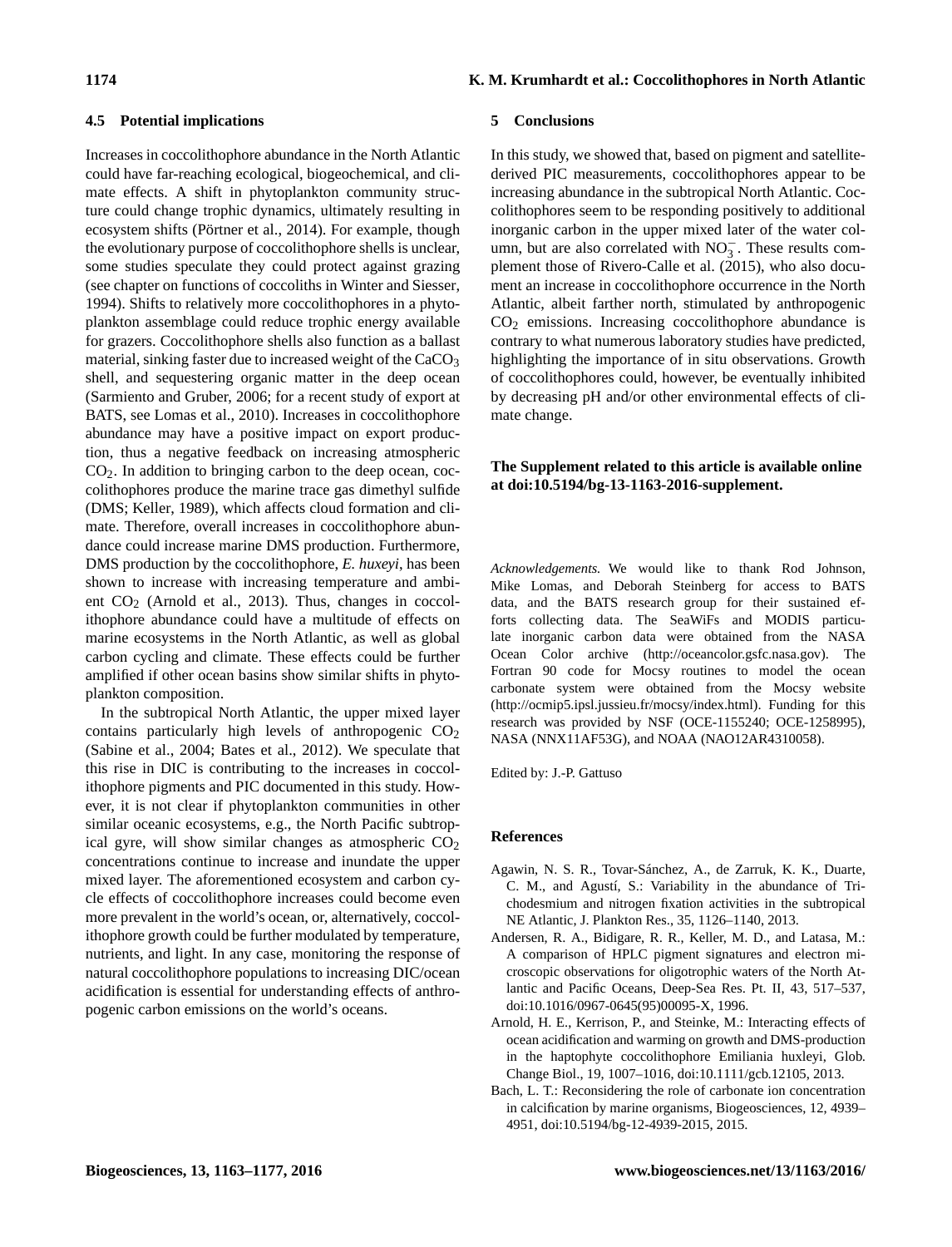#### **K. M. Krumhardt et al.: Coccolithophores in North Atlantic 1175**

- Bach, L. T., Mackinder, L. C. M., Schulz, K. G., Wheeler, G., Schroeder, D. C., Brownlee, C., and Riebesell, U.: Dissecting the impact of  $CO<sub>2</sub>$  and pH on the mechanisms of photosynthesis and calcification in the coccolithophore Emiliania huxleyi, New Phytol., 199, 121–134, doi[:10.1111/nph.12225,](http://dx.doi.org/10.1111/nph.12225) 2013.
- Bach, L. T., Riebesell, U., Gutowska, M. A., Federwisch, L., and Schulz, K. G.: A unifying concept of coccolithophore sensitivity to changing carbonate chemistry embedded in an ecological framework, Prog. Oceanogr., 135, 125–138, doi[:10.1016/j.pocean.2015.04.012,](http://dx.doi.org/10.1016/j.pocean.2015.04.012) 2015.
- Badger, M. R. and Price, G. D.:  $CO<sub>2</sub>$  concentrating mechanisms in cyanobacteria: molecular components, their diversity and evolution, J. Exp. Bot., 54, 609–622, doi[:10.1093/jxb/erg076,](http://dx.doi.org/10.1093/jxb/erg076) 2003.
- Balch, W., Gordon, H. R., Bowler, B., Drapeau, D., and Booth, E.: Calcium carbonate measurements in the surface global ocean based on Moderate-Resolution Imaging Spectroradiometer data, J. Geophys. Res.-Oceans, 110, 1978–2012, 2005.
- Balch, W. M. and Utgoff, P. E.: Potential Interactions Among Ocean Acidification, Coccolithophores, and the Optical Properties of Seawater, Oceanography, 22, 146–159, 2008.
- Balch, W. M., Holligan, P. M., and Kilpatrick, K. A.: Calcification, photosynthesis and growth of the bloom-forming coccolithophore, Emiliania huxleyi, Cont. Shelf Res., 12, 1353–1374, doi[:10.1016/0278-4343\(92\)90059-S,](http://dx.doi.org/10.1016/0278-4343(92)90059-S) 1992.
- Bates, N. R., Best, M. H. P., Neely, K., Garley, R., Dickson, A. G., and Johnson, R. J.: Detecting anthropogenic carbon dioxide uptake and ocean acidification in the North Atlantic Ocean, Biogeosciences, 9, 2509–2522, doi[:10.5194/bg-9-2509-2012,](http://dx.doi.org/10.5194/bg-9-2509-2012) 2012.
- Bates, N. R., Asto, Y., Church, M., Currie, K., Dore, J., González-Dávila, M., Lorenzoni, L., Muller-Karger, F., Olafsson, J., and Santana-Casiano, J.: A time-series view of changing ocean chemistry due to ocean uptake of anthropogenic  $CO<sub>2</sub>$  and ocean acidification, Oceanography, 27, 126–141, 2014.
- Beaufort, L., Probert, I., de Garidel-Thoron, T., Bendif, E. M., Ruiz-Pino, D., Metzl, N., Goyet, C., Buchet, N., Coupel, P., Grelaud, M., Rost, B., Rickaby, R. E. M., and de Vargas, C.: Sensitivity of coccolithophores to carbonate chemistry and ocean acidification, Nature, 476, 80–83, doi[:10.1038/nature10295,](http://dx.doi.org/10.1038/nature10295) 2011.
- Behrenfeld, M. J., O'Malley, R. T., Boss, E. S., Westberry, T. K., Graff, J. R., Halsey, K. H., Milligan, A. J., Siegel, D. A., and Brown, M. B.: Revaluating ocean warming impacts on global phytoplankton, Nature Clim. Change, doi[:10.1038/nclimate2838,](http://dx.doi.org/10.1038/nclimate2838) online first, 2015.
- Boyd, P. W., Lennartz, S. T., Glover, D. M., and Doney, S. C.: Biological ramifications of climate-change-mediated oceanic multi-stressors, Nature Clim. Change, 5, 71–79, doi[:10.1038/nclimate2441,](http://dx.doi.org/10.1038/nclimate2441) 2015.
- Brown, Z. W. and Arrigo, K. R.: Contrasting trends in sea ice and primary production in the Bering Sea and Arctic Ocean, ICES Journal of Marine Science: Journal du Conseil, 69, 1180–1193, 2012.
- Cabré, A., Marinov, I., and Leung, S.: Consistent global responses of marine ecosystems to future climate change across the IPCC AR5 earth system models, Clim. Dynam., 45, 1253–1280, doi[:10.1007/s00382-014-2374-3,](http://dx.doi.org/10.1007/s00382-014-2374-3) 2015.
- Carpenter, E., Oneil, J., Dawson, R., Capone, D., Siddiqui, P., Roenneberg, T., and Bergman, B.: The tropical diazotrophic phytoplankter Trichodesmium-biological characteristics of two common species, Mar. Ecol. Prog. Ser., 95, 295–304, 1993.
- Carpenter, E. J., Subramaniam, A., and Capone, D. G.: Biomass and primary productivity of the cyanobacterium Trichodesmium spp. in the tropical N Atlantic ocean, Deep-Sea Res. Pt. I, 51, 173– 203, doi[:10.1016/j.dsr.2003.10.006,](http://dx.doi.org/10.1016/j.dsr.2003.10.006) 2004.
- Cortés, M. Y., Bollmann, J., and Thierstein, H. R.: Coccolithophore ecology at the HOT station ALOHA, Hawaii, Deep-Sea Res. Pt. II, 48, 1957–1981, 2001.
- Dandonneau, Y., Montel, Y., Blanchot, J., Giraudeau, J., and Neveux, J.: Temporal variability in phytoplankton pigments, picoplankton and coccolithophores along a transect through the North Atlantic and tropical southwestern Pacific, Deep-Sea Res. Pt. I, 53, 689–712, doi[:10.1016/j.dsr.2006.01.002,](http://dx.doi.org/10.1016/j.dsr.2006.01.002) 2006.
- Delille, B., Harlay, J., Zondervan, I., Jacquet, S., Chou, L., Wollast, R., Bellerby, R. G., Frankignoulle, M., Borges, A. V., Riebesell, U., and Gattuso, J. P.: Response of primary production and calcification to changes of  $pCO<sub>2</sub>$  during experimental blooms of the coccolithophorid Emiliania huxleyi, Global Biogeochem. Cy., 19, GB2023, doi[:10.1029/2004GB002318,](http://dx.doi.org/10.1029/2004GB002318) 2005.
- Doney, S. C., Fabry, V. J., Feely, R. A., and Kleypas, J. A.: Ocean acidification: the other  $CO<sub>2</sub>$  problem, Annu. Rev. Mar. Sci., 1, 169–192, 2009.
- Feng, Y., Hare, C., Leblanc, K., Rose, J. M., Zhang, Y., DiTullio, G. R., Lee, P. A., Wilhelm, S. W., Rowe, J. M., Sun, J., Nemcek, N., Gueguen, C., Passow, U., Benner, I., Brown, C., and Hutchins, D. A.: Effects of increased  $pCO<sub>2</sub>$  and temperature on the North Atlantic spring bloom. I. The phytoplankton community and biogeochemical response, Mar. Ecol. Prog. Ser., 388, 13–25, 2009.
- Freeman, N. M. and Lovenduski, N. S.: Decreased calcification in the Southern Ocean over the satellite record, Geophys. Res. Lett., 42, 1834–1840, doi[:10.1002/2014GL062769,](http://dx.doi.org/10.1002/2014GL062769) 2015.
- Fu, F.-X., Warner, M. E., Zhang, Y., Feng, Y., and Hutchins, D. A.: Effects of increased temperature and  $CO<sub>2</sub>$  on photosynthesis, growth, and elemental ratios in marine *Synechococcus* and *Prochlorococcus* (Cyanobacteria), J. Phycol., 43, 485–496, doi[:10.1111/j.1529-8817.2007.00355.x,](http://dx.doi.org/10.1111/j.1529-8817.2007.00355.x) 2007.
- Giovannoni, S. J. and Vergin, K. L.: Seasonality in ocean microbial communities, Science, 335, 671–676, 2012.
- Gordon, H. R., Boynton, G. C., Balch, W. M., Groom, S. B., Harbour, D. S., and Smyth, T. J.: Retrieval of coccolithophore calcite concentration from SeaWiFS Imagery, Geophys. Res. Lett., 28, 1587–1590, doi[:10.1029/2000GL012025,](http://dx.doi.org/10.1029/2000GL012025) 2001.
- Gradoville, M. R., White, A. E., Böttjer, D., Church, M. J., and Letelier, R. M.: Diversity trumps acidification: Lack of evidence for carbon dioxide enhancement of Trichodesmium community nitrogen or carbon fixation at Station ALOHA, Limnol. Oceanogr., 59, 645–659, 2014.
- Gruber, N.: Warming up, turning sour, losing breath: ocean biogeochemistry under global change, Philos. T. R. Soc. A, 369, 1980– 1996, 2011.
- Haidar, A. T. and Thierstein, H. R.: Coccolithophore dynamics of Bermuda (N. Atlantic), Deep-Sea Res. Pt. II, 48, 1925–1956, 2001.
- Haxo, F. T.: Photosynthetic action spectrum of the coccolithophorid, *Emiliania huxleyi* (haptophyceae): 19'Hexanoyloxyfucoxanthin, J. Phycol., 21, 282–287, doi[:10.1111/j.0022-3646.1985.00282.x,](http://dx.doi.org/10.1111/j.0022-3646.1985.00282.x) 1985.
- Hutchins, D. A., Fu, F.-X., Zhang, Y., Warner, M. E., Feng, Y., Portune, K., Bernhardt, P. W., and Mulholland, M. R.:  $CO<sub>2</sub>$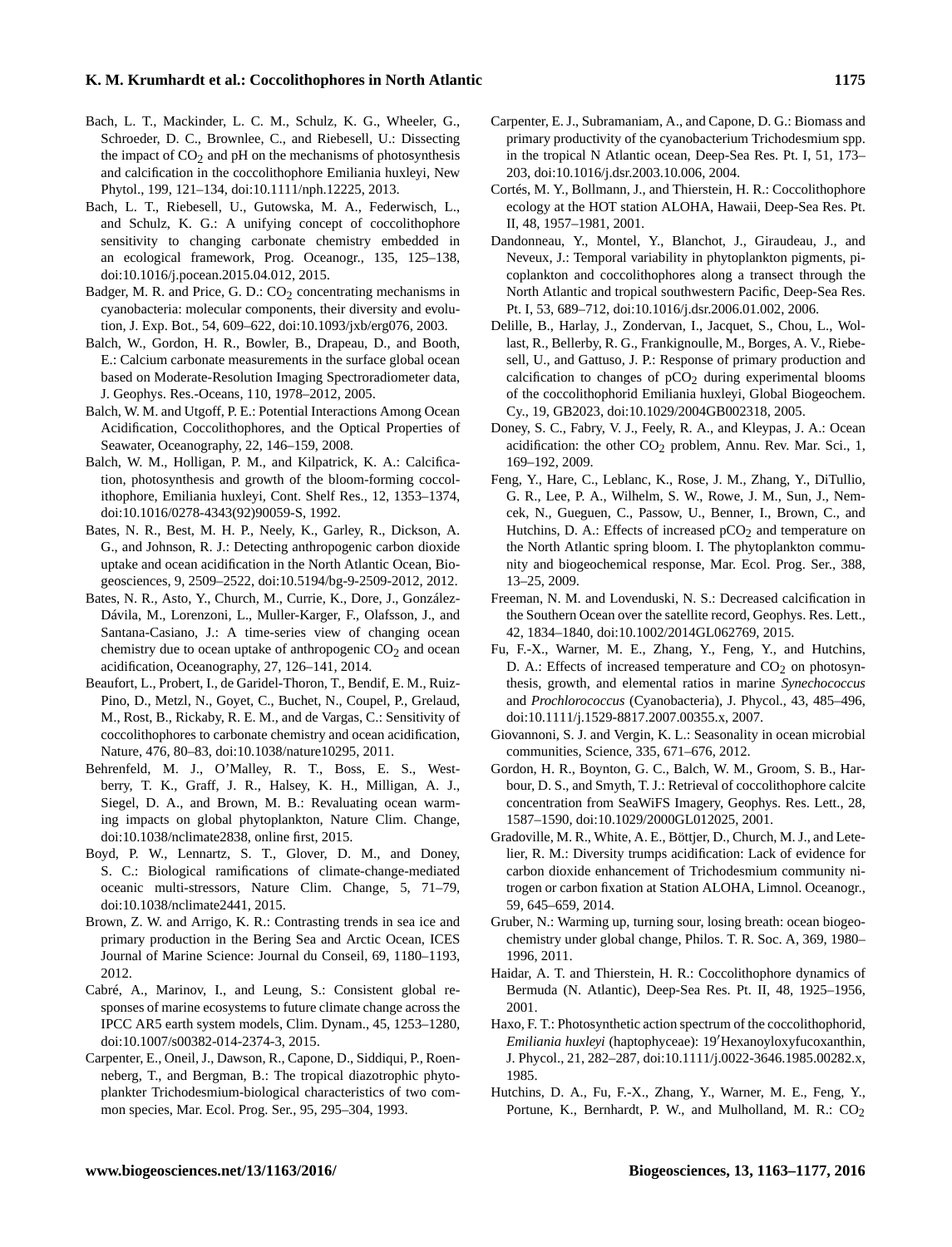#### **1176 K. M. Krumhardt et al.: Coccolithophores in North Atlantic**

control of Trichodesmium  $N_2$  fixation, photosynthesis, growth rates, and elemental ratios: Implications for past, present, and future ocean biogeochemistry, Limnol. Oceanogr., 52, 1293–1304, doi[:10.4319/lo.2007.52.4.1293,](http://dx.doi.org/10.4319/lo.2007.52.4.1293) 2007.

- Iglesias-Rodriguez, M. D., Halloran, P. R., Rickaby, R. E. M., Hall, I. R., Colmenero-Hidalgo, E., Gittins, J. R., Green, D. R. H., Tyrrell, T., Gibbs, S. J., von Dassow, P., Rehm, E., Armbrust, E. V., and Boessenkool, K. P.: Phytoplankton Calcification in a High-CO<sub>2</sub> World, Science, 320, 336-340, doi[:10.1126/science.1154122,](http://dx.doi.org/10.1126/science.1154122) 2008.
- Keller, M. D.: Dimethyl Sulfide Production and Marine Phytoplankton: The Importance of Species Composition and Cell Size, Biol. Oceanogr., 6, 375–382, 1989.
- Letelier, R. M., Bidigare, R. R., Hebel, D. V., Ondrusek, M., Winn, C. D., and Karl, D. M.: Temporal variability of phytoplankton community structure based on pigment analysis, Limnol. Oceanogr., 38, 1420–1437, doi[:10.4319/lo.1993.38.7.1420,](http://dx.doi.org/10.4319/lo.1993.38.7.1420) 1993.
- Liu, H., Probert, I., Uitz, J., Claustre, H., Aris-Brosou, S., Frada, M., Not, F., and de Vargas, C.: Extreme diversity in noncalcifying haptophytes explains a major pigment paradox in open oceans, P. Natl. Acad. Sci., 106, 12803–12808, doi[:10.1073/pnas.0905841106,](http://dx.doi.org/10.1073/pnas.0905841106) 2009.
- Lomas, M., Bates, N., Johnson, R., Knap, A., Steinberg, D., and Carlson, C.: Two decades and counting: 24-years of sustained open ocean biogeochemical measurements in the Sargasso Sea, Deep-Sea Res. Pt. II, 93, 16–32, doi[:10.1016/j.dsr2.2013.01.008,](http://dx.doi.org/10.1016/j.dsr2.2013.01.008) 2013.
- Lomas, M. W. and Bates, N. R.: Potential controls on interannual partitioning of organic carbon during the winter/spring phytoplankton bloom at the Bermuda Atlantic time-series study (BATS) site, Deep-Sea Res. Pt. I, 51, 1619–1636, 2004.
- Lomas, M. W., Steinberg, D. K., Dickey, T., Carlson, C. A., Nelson, N. B., Condon, R. H., and Bates, N. R.: Increased ocean carbon export in the Sargasso Sea linked to climate variability is countered by its enhanced mesopelagic attenuation, Biogeosciences, 7, 57–70, doi[:10.5194/bg-7-57-2010,](http://dx.doi.org/10.5194/bg-7-57-2010) 2010.
- Lueker, T. J., Dickson, A. G., and Keeling, C. D.: Ocean  $pCO<sub>2</sub>$ calculated from dissolved inorganic carbon, alkalinity, and equations for  $K_1$  and  $K_2$ : validation based on laboratory measurements of  $CO<sub>2</sub>$  in gas and seawater at equilibrium, Mar. Chem., 70, 105–119, doi[:10.1016/S0304-4203\(00\)00022-0,](http://dx.doi.org/10.1016/S0304-4203(00)00022-0) 2000.
- Mackey, K., Morris, J., Morel, F., and Kranz, S.: Response of photosynthesis to ocean acidification, Oceanography, 28, 74–91, doi[:10.5670/oceanog.2015.33,](http://dx.doi.org/10.5670/oceanog.2015.33) 2015.
- Monterey, G. and Levitus, S.: Seasonal variability of mixed layer depth for the world ocean, NOAA Atlas NESDIS 14, U.S. Department of Commerce, 1997.
- Orcutt, K. M., Lipschultz, F., Gundersen, K., Arimoto, R., Michaels, A. F., Knap, A. H., and Gallon, J. R.: A seasonal study of the significance of  $N_2$  fixation by Trichodesmium spp. at the Bermuda Atlantic Time-series Study (BATS) site, Deep-Sea Res. Pt. II, 48, 1583–1608, doi[:10.1016/S0967-0645\(00\)00157-0,](http://dx.doi.org/10.1016/S0967-0645(00)00157-0) 2001.
- Orr, J. C. and Epitalon, J.-M.: Improved routines to model the ocean carbonate system: mocsy 2.0, Geosci. Model Dev., 8, 485–499, doi[:10.5194/gmd-8-485-2015,](http://dx.doi.org/10.5194/gmd-8-485-2015) 2015.
- Orr, J. C., Epitalon, J.-M., and Gattuso, J.-P.: Comparison of ten packages that compute ocean carbonate chemistry, Biogeosciences, 12, 1483–1510, doi[:10.5194/bg-12-1483-2015,](http://dx.doi.org/10.5194/bg-12-1483-2015) 2015.
- Paasche, E.: Roles of nitrogen and phosphorus in coccolith formation in Emiliania huxleyi (Prymnesiophyceae), European J. Phycol., 33, 33–42, doi[:10.1080/09670269810001736513,](http://dx.doi.org/10.1080/09670269810001736513) 1998.
- Partensky, F., Hess, W. R., and Vaulot, D.: *Prochlorococcus*, a marine photosynthetic prokaryote of global significance, Microbiology and Molecular Biology Reviews, 63, 106–127, 1999.
- Pörtner, H.-O., Karl, D., Boyd, P., Cheung, W., Lluch-Cota, S., Nojiri, Y., Schmidt, D., and Zavialov, P.: Climate Change 2014: Impacts, Adaptation, and Vulnerability. Part A: Global and Sectoral Aspects. Contribution of Working Group II to the Fifth Assessment Report of the Intergovernmental Panel of Climate Change: Ocean systems, 411–484, Cambridge University Press, Cambridge, United Kingdom and New York, NY, USA, 2014.
- Riebesell, U.: Effects of  $CO<sub>2</sub>$  enrichment on marine phytoplankton, J. Oceanogr., 60, 719–729, doi[:10.1007/s10872-004-5764-z,](http://dx.doi.org/10.1007/s10872-004-5764-z) 2004.
- Riebesell, U., Zondervan, I., Rost, B., Tortell, P. D., Zeebe, R. E., and Morel, F. M. M.: Reduced calcification of marine plankton in response to increased atmospheric  $CO<sub>2</sub>$ , Nature, 407, 364–367, doi[:10.1038/35030078,](http://dx.doi.org/10.1038/35030078) 2000.
- Riebesell, U., Schulz, K. G., Bellerby, R. G. J., Botros, M., Fritsche, P., Meyerhofer, M., Neill, C., Nondal, G., Oschlies, A., Wohlers, J., and Zollner, E.: Enhanced biological carbon consumption in a high  $CO<sub>2</sub>$  ocean, Nature, 450, 545–548, doi[:10.1038/nature06267,](http://dx.doi.org/10.1038/nature06267) 2007.
- Riegman, R., Stolte, W., Noordeloos, A. A. M., and Slezak, D.: Nutrient uptake and alkaline phosphatase (EC 3:1:3:1) activity of *Emiliania huxleyi* (PRYMNESIOPHYCEAE) during growth under N and P limitation in continuous cultures, J. Phycol., 36, 87– 96, doi[:10.1046/j.1529-8817.2000.99023.x,](http://dx.doi.org/10.1046/j.1529-8817.2000.99023.x) 2000.
- Rivero-Calle, S., Gnanadesikan, A., Del Castillo, C. E., Balch, W. M., and Guikema, S. D.: Multidecadal increase in North Atlantic coccolithophores and the potential role of rising  $CO<sub>2</sub>$ , Science, 350, 1533–1537, doi[:10.1126/science.aaa8026,](http://dx.doi.org/10.1126/science.aaa8026) 2015.
- Rost, B., Riebesell, U., Burkhardt, S., and Sültemeyer, D.: Carbon acquisition of bloom-forming marine phytoplankton, Limnol. Oceanogr., 48, 55–67, doi[:10.4319/lo.2003.48.1.0055,](http://dx.doi.org/10.4319/lo.2003.48.1.0055) 2003.
- Sabine, C. L., Feely, R. A., Gruber, N., Key, R. M., Lee, K., Bullister, J. L., Wanninkhof, R., Wong, C. S., Wallace, D. W. R., Tilbrook, B., Millero, F. J., Peng, T.-H., Kozyr, A., Ono, T., and Rios, A. F.: The Oceanic Sink for Anthropogenic  $CO<sub>2</sub>$ , Science, 305, 367–371, doi[:10.1126/science.1097403,](http://dx.doi.org/10.1126/science.1097403) 2004.
- Sarmiento, J. L. and Gruber, N.: Ocean Biogeochemical Dynamics, Princeton University Press, 2006.
- Schlüter, L., Lohbeck, K. T., Gutowska, M. A., Groger, J. P., Riebesell, U., and Reusch, T. B. H.: Adaptation of a globally important coccolithophore to ocean warming and acidification, Nature Clim. Change, 4, 1024–1030, doi[:10.1038/nclimate2379,](http://dx.doi.org/10.1038/nclimate2379) 2014.
- Sciandra, A., Harlay, J., Lefèvre, D., Lemée, R., Rimmelin, P., Denis, M., and Gattuso, J.-P.: Response of coccolithophorid Emiliania huxleyi to elevated partial pressure of  $CO<sub>2</sub>$  under nitrogen limitation, Mar. Ecol. Prog. Ser., 261, 111–122, 2003.
- Sett, S., Bach, L. T., Schulz, K. G., Koch-Klavsen, S., Lebrato, M., and Riebesell, U.: Temperature Modulates Coccolithophorid Sensitivity of Growth, Photosynthesis and Calcification to Increasing Seawater  $pCO<sub>2</sub>$ , PLoS ONE, 9, e88308, doi[:10.1371/journal.pone.0088308,](http://dx.doi.org/10.1371/journal.pone.0088308) 2014.
- Snow, J. T., Schlosser, C., Woodward, E. M. S., Mills, M. M., Achterberg, E. P., Mahaffey, C., Bibby, T. S., and Moore, C. M.: